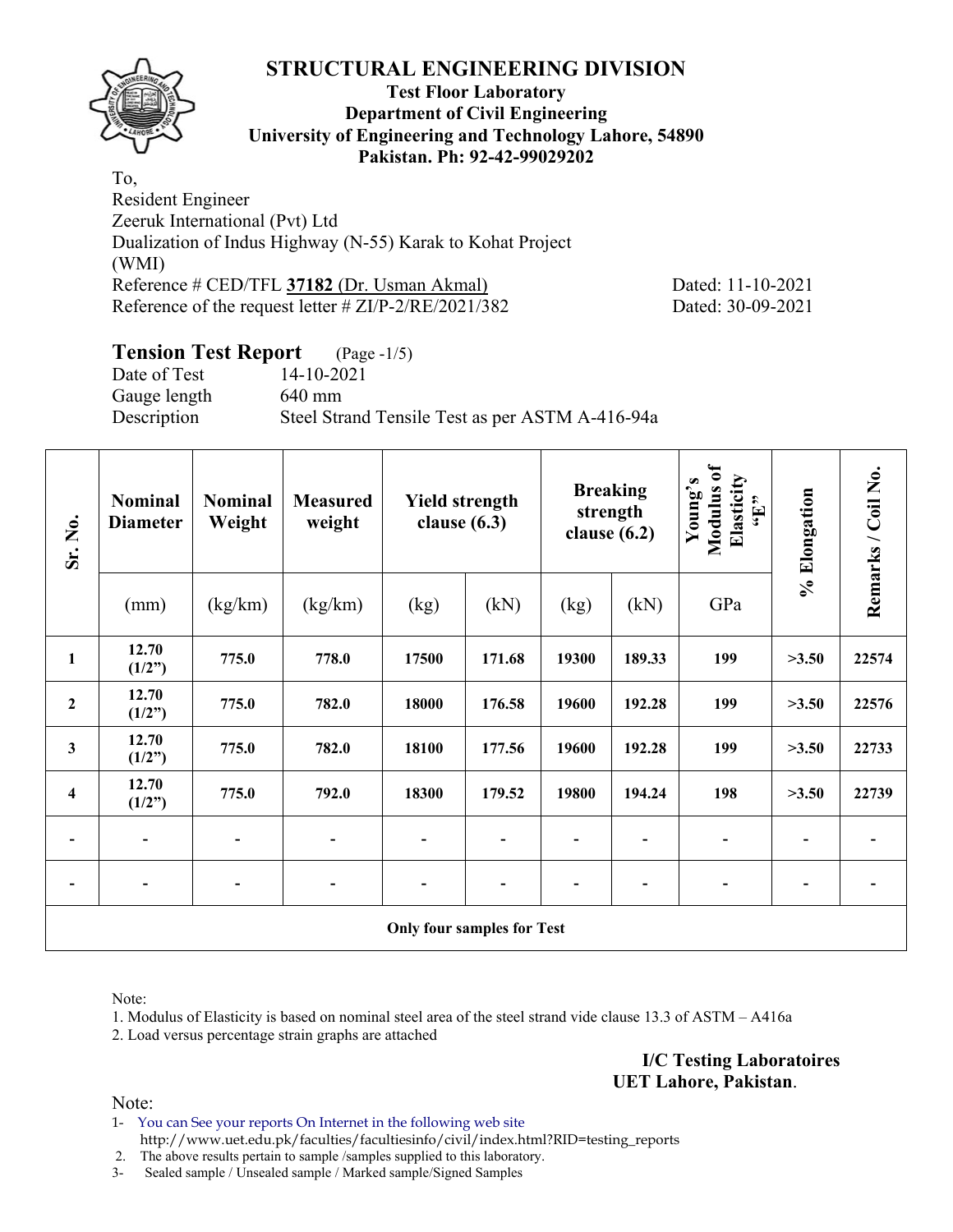(WMI) Reference # CED/TFL **37182** (Dr. Usman Akmal) Dated: 11-10-2021 Reference of the request letter # ZI/P-2/RE/2021/382 Dated: 30-09-2021

**Graph**  $(Page - 2/5)$ 



**I/C Testing Laboratoires UET Lahore, Pakistan**.

- 1- You can See your reports On Internet in the following web site http://www.uet.edu.pk/faculties/facultiesinfo/civil/index.html?RID=testing\_reports
- 2. The above results pertain to sample /samples supplied to this laboratory.
- 3- Sealed sample / Unsealed sample / Marked sample/Signed Samples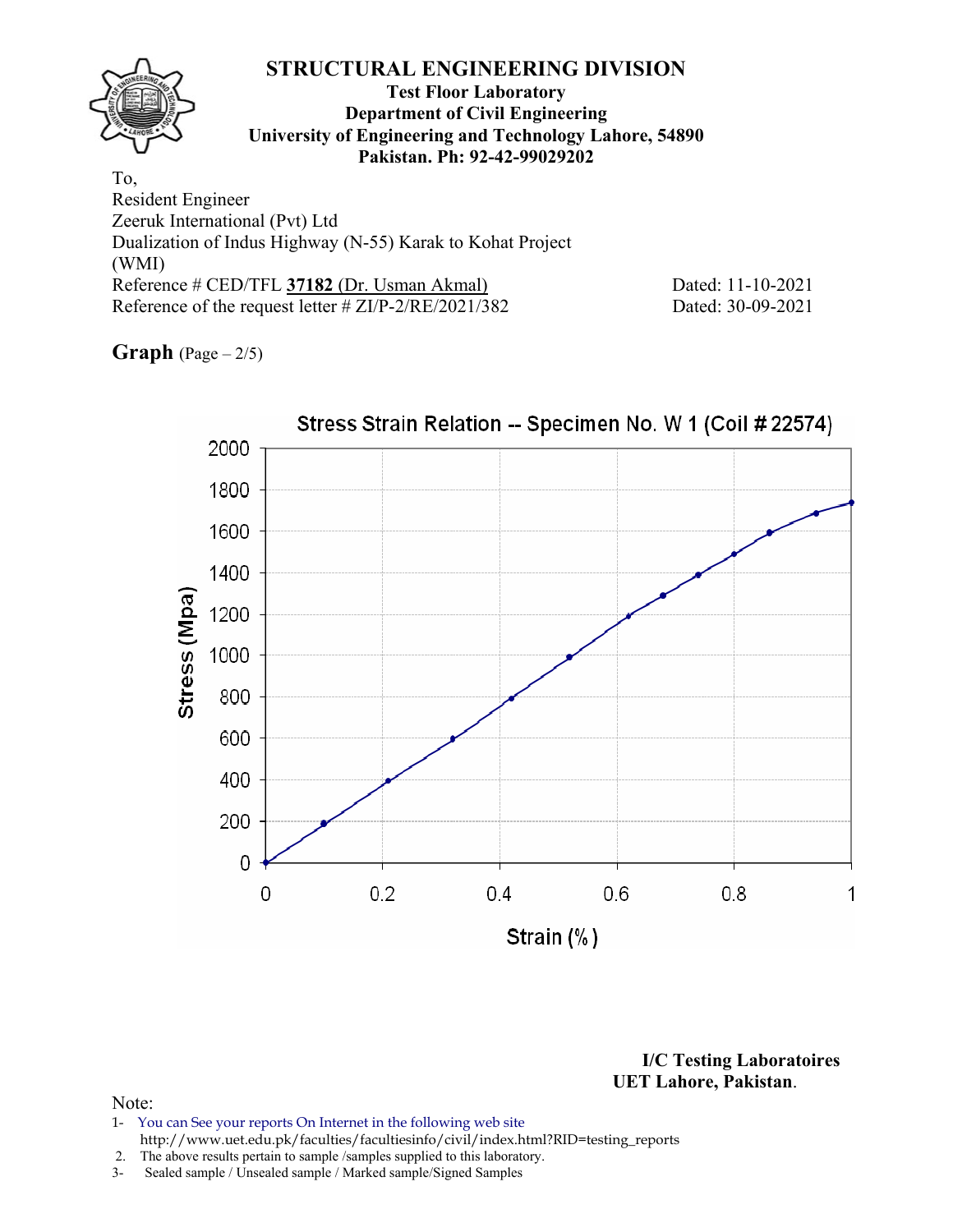(WMI) Reference # CED/TFL **37182** (Dr. Usman Akmal) Dated: 11-10-2021 Reference of the request letter # ZI/P-2/RE/2021/382 Dated: 30-09-2021

**Graph** (Page – 3/5)



**I/C Testing Laboratoires UET Lahore, Pakistan**.

- 1- You can See your reports On Internet in the following web site http://www.uet.edu.pk/faculties/facultiesinfo/civil/index.html?RID=testing\_reports
- 2. The above results pertain to sample /samples supplied to this laboratory.
- 3- Sealed sample / Unsealed sample / Marked sample/Signed Samples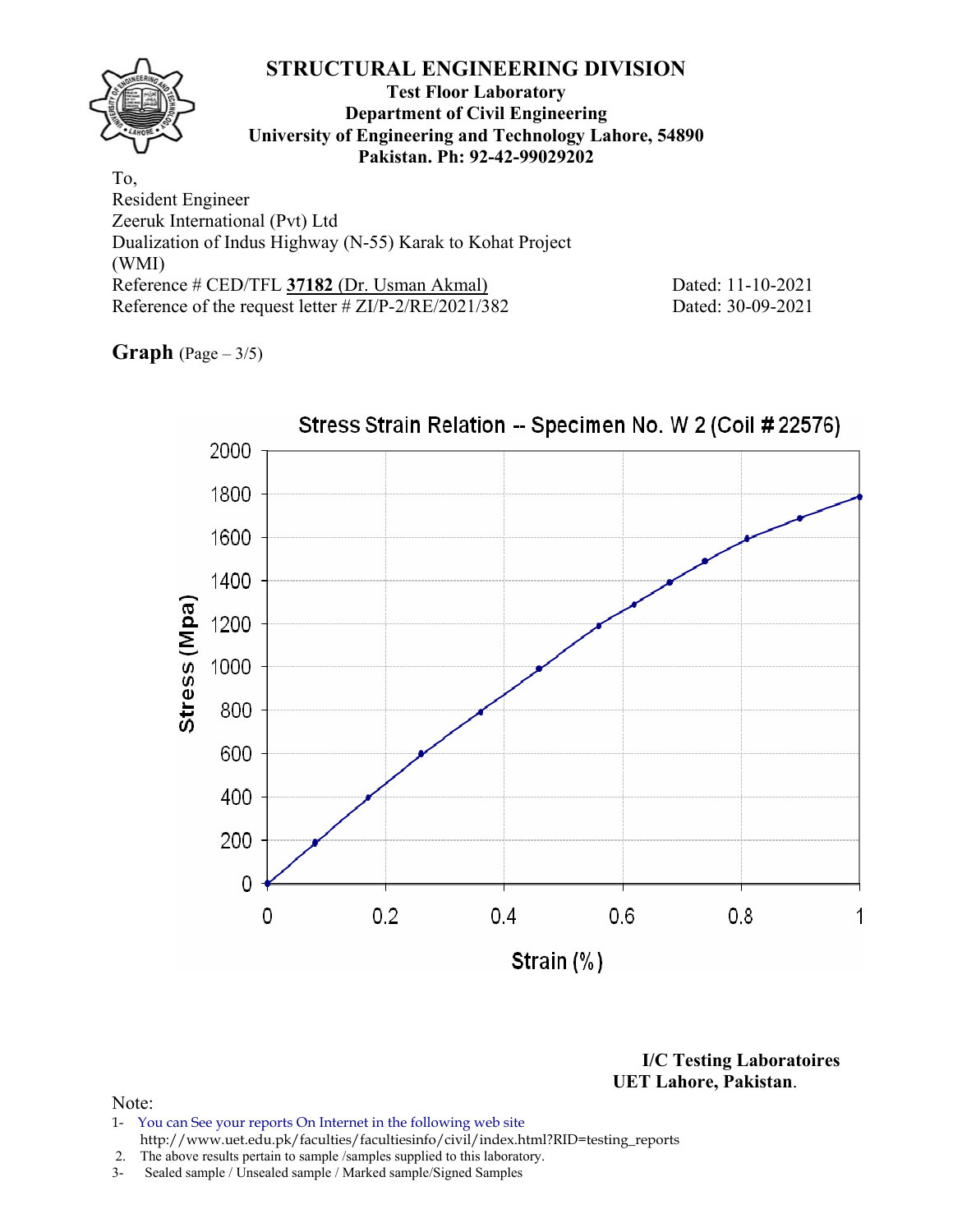(WMI) Reference # CED/TFL **37182** (Dr. Usman Akmal) Dated: 11-10-2021 Reference of the request letter # ZI/P-2/RE/2021/382 Dated: 30-09-2021

**Graph** (Page – 4/5)



**I/C Testing Laboratoires UET Lahore, Pakistan**.

- 1- You can See your reports On Internet in the following web site http://www.uet.edu.pk/faculties/facultiesinfo/civil/index.html?RID=testing\_reports
- 2. The above results pertain to sample /samples supplied to this laboratory.
- 3- Sealed sample / Unsealed sample / Marked sample/Signed Samples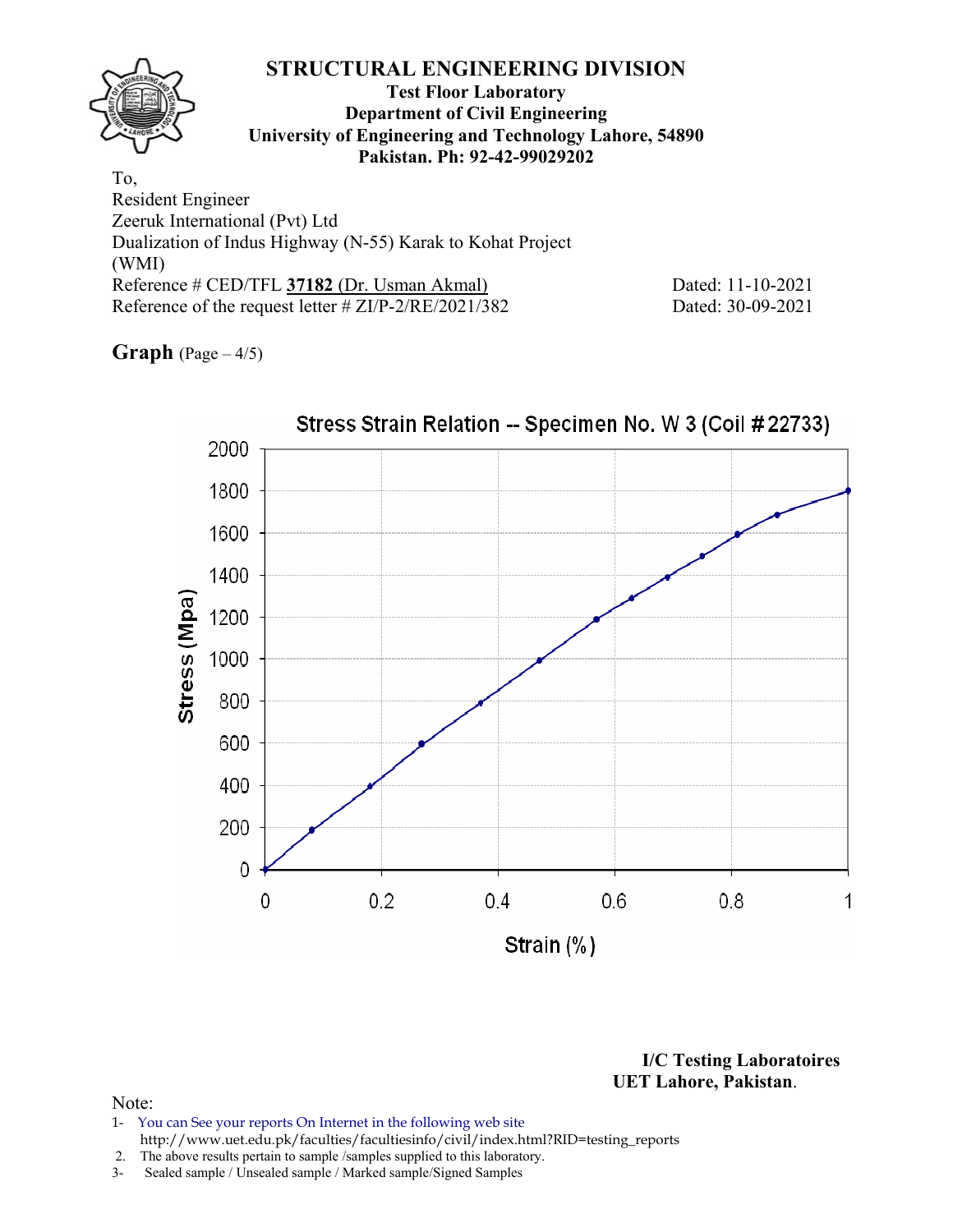(WMI) Reference # CED/TFL **37182** (Dr. Usman Akmal) Dated: 11-10-2021 Reference of the request letter # ZI/P-2/RE/2021/382 Dated: 30-09-2021

**Graph** (Page – 5/5)



**I/C Testing Laboratoires UET Lahore, Pakistan**.

- 1- You can See your reports On Internet in the following web site http://www.uet.edu.pk/faculties/facultiesinfo/civil/index.html?RID=testing\_reports
- 2. The above results pertain to sample /samples supplied to this laboratory.
- 3- Sealed sample / Unsealed sample / Marked sample/Signed Samples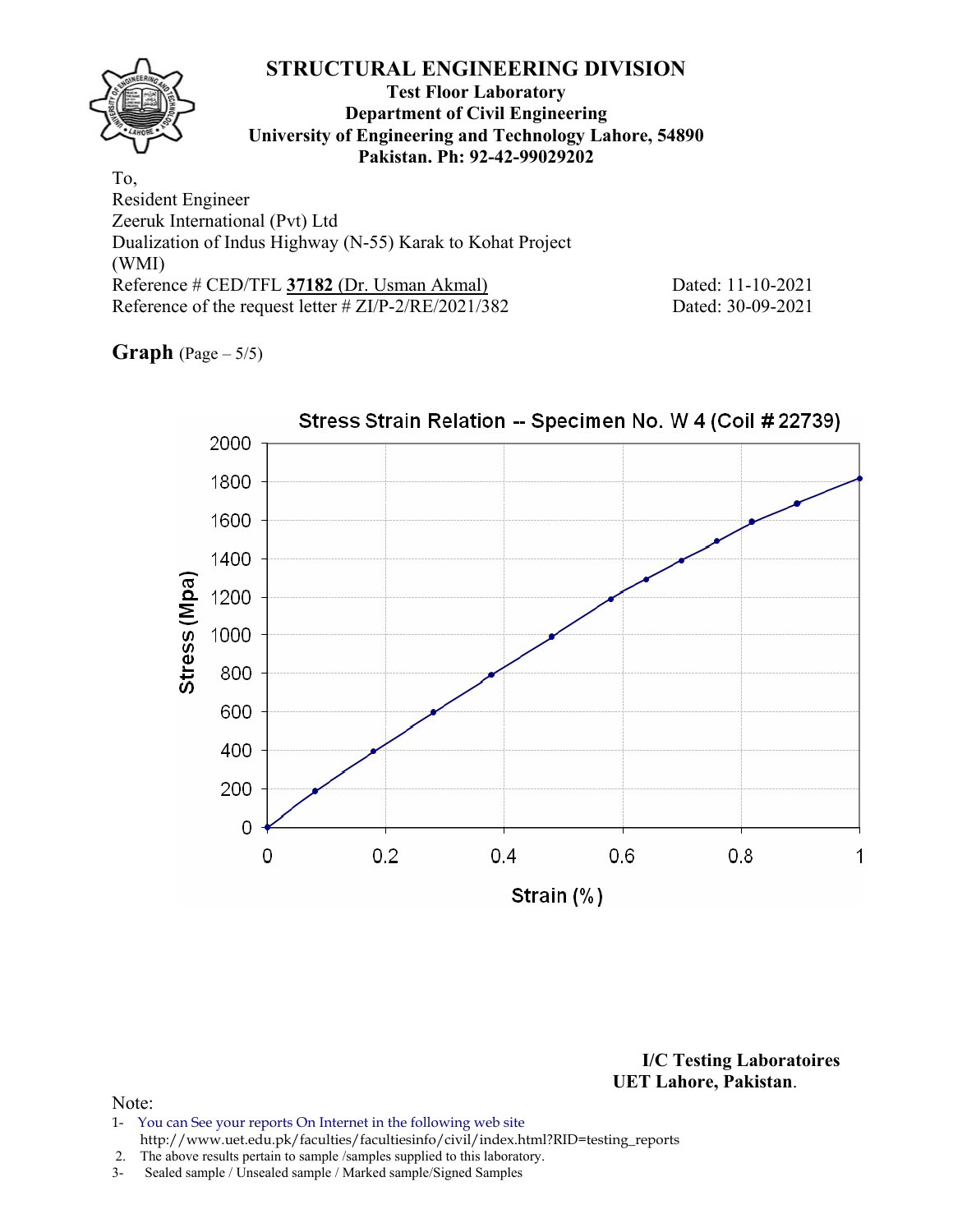

## **Test Floor Laboratory Department of Civil Engineering University of Engineering and Technology Lahore, 54890 Pakistan. Ph: 92-42-99029202**

To, Resident Engineer Zeeruk International (Pvt) Ltd Dualization of Indus Highway (N-55) Karak to Kohat Project (WMI) Reference # CED/TFL **37183** (Dr. Usman Akmal) Dated: 11-10-2021 Reference of the request letter # ZI/P-2/RE/2021/339 Dated: 01-05-2021

# **Tension Test Report** (Page -1/4)

Date of Test 14-10-2021 Gauge length 640 mm Description Steel Strand Tensile Test as per ASTM A-416-94a

| Sr. No.          | <b>Nominal</b><br><b>Diameter</b> | <b>Nominal</b><br>Weight | <b>Measured</b><br>weight | <b>Yield strength</b><br>clause $(6.3)$ |        |       | <b>Breaking</b><br>strength<br>clause $(6.2)$ | Modulus of<br>Elasticity<br>Young's<br>$\mathbf{H}$ | % Elongation | Remarks / Coil No. |
|------------------|-----------------------------------|--------------------------|---------------------------|-----------------------------------------|--------|-------|-----------------------------------------------|-----------------------------------------------------|--------------|--------------------|
|                  | (mm)                              | (kg/km)                  | (kg/km)                   | (kg)                                    | (kN)   | (kg)  | (kN)                                          | GPa                                                 |              |                    |
| $\mathbf{1}$     | 12.70<br>(1/2")                   | 775.0                    | 775.0                     | 18400                                   | 180.50 | 20000 | 196.20                                        | 199                                                 | >3.50        | 22422              |
| $\boldsymbol{2}$ | 12.70<br>(1/2")                   | 775.0                    | 777.0                     | 17300                                   | 169.71 | 19300 | 189.33                                        | 198                                                 | >3.50        | 22420              |
| $\mathbf{3}$     | 12.70<br>(1/2")                   | 775.0                    | 780.0                     | 17400                                   | 170.69 | 19700 | 193.26                                        | 199                                                 | >3.50        | 22429              |
|                  | $\overline{\phantom{a}}$          |                          |                           | $\overline{\phantom{a}}$                |        |       |                                               |                                                     |              |                    |
|                  |                                   |                          |                           |                                         |        |       |                                               |                                                     |              |                    |
|                  | $\overline{\phantom{a}}$          |                          |                           | -                                       |        |       |                                               |                                                     |              |                    |
|                  |                                   |                          |                           | <b>Only three samples for Test</b>      |        |       |                                               |                                                     |              |                    |

Note:

1. Modulus of Elasticity is based on nominal steel area of the steel strand vide clause 13.3 of ASTM – A416a

2. Load versus percentage strain graphs are attached

**I/C Testing Laboratoires UET Lahore, Pakistan**.

Note:

1- You can See your reports On Internet in the following web site http://www.uet.edu.pk/faculties/facultiesinfo/civil/index.html?RID=testing\_reports

2. The above results pertain to sample /samples supplied to this laboratory.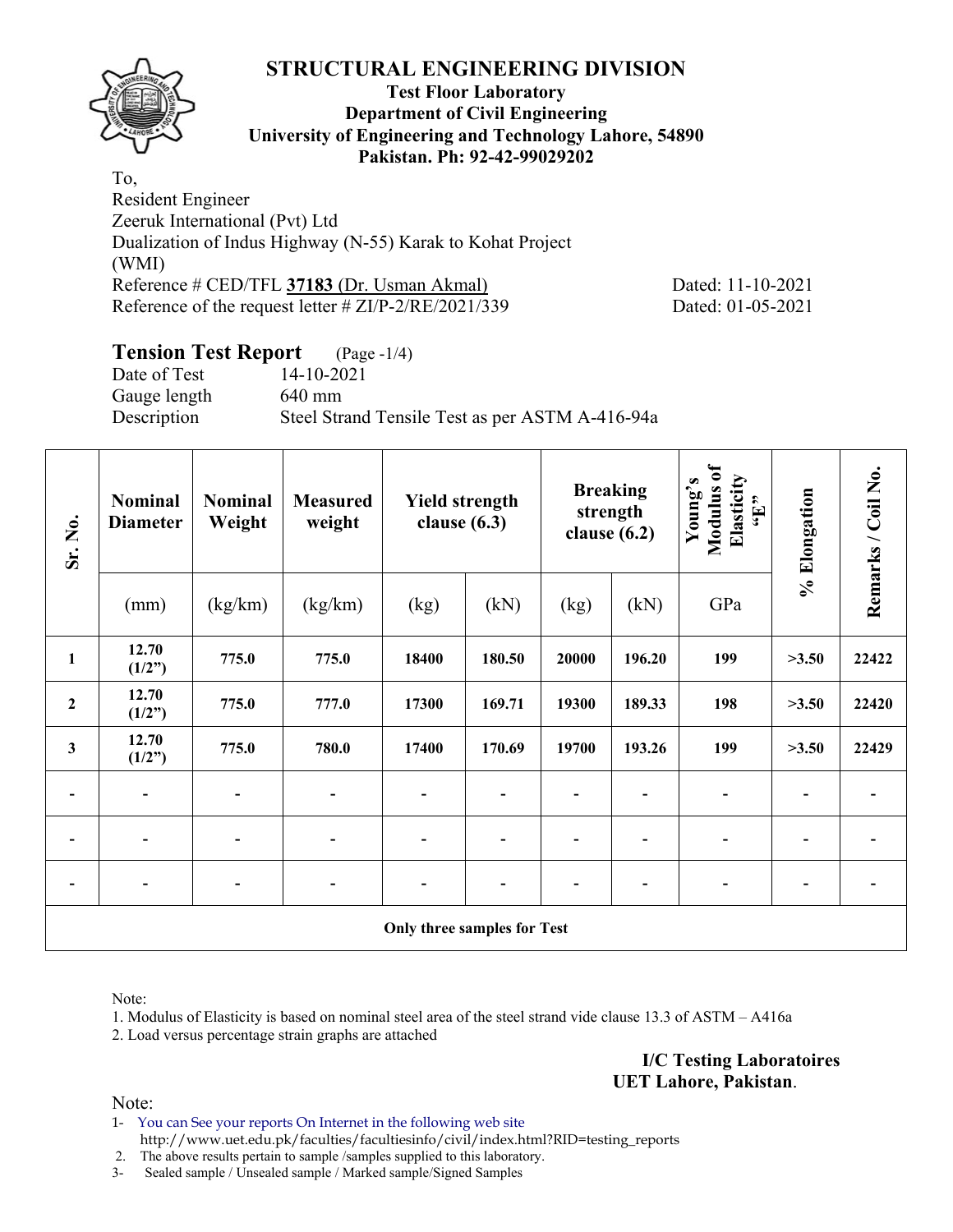(WMI) Reference # CED/TFL **37183** (Dr. Usman Akmal) Dated: 11-10-2021 Reference of the request letter # ZI/P-2/RE/2021/339 Dated: 01-05-2021

**Graph**  $(Page - 2/5)$ 



**I/C Testing Laboratoires UET Lahore, Pakistan**.

- 1- You can See your reports On Internet in the following web site http://www.uet.edu.pk/faculties/facultiesinfo/civil/index.html?RID=testing\_reports
- 2. The above results pertain to sample /samples supplied to this laboratory.
- 3- Sealed sample / Unsealed sample / Marked sample/Signed Samples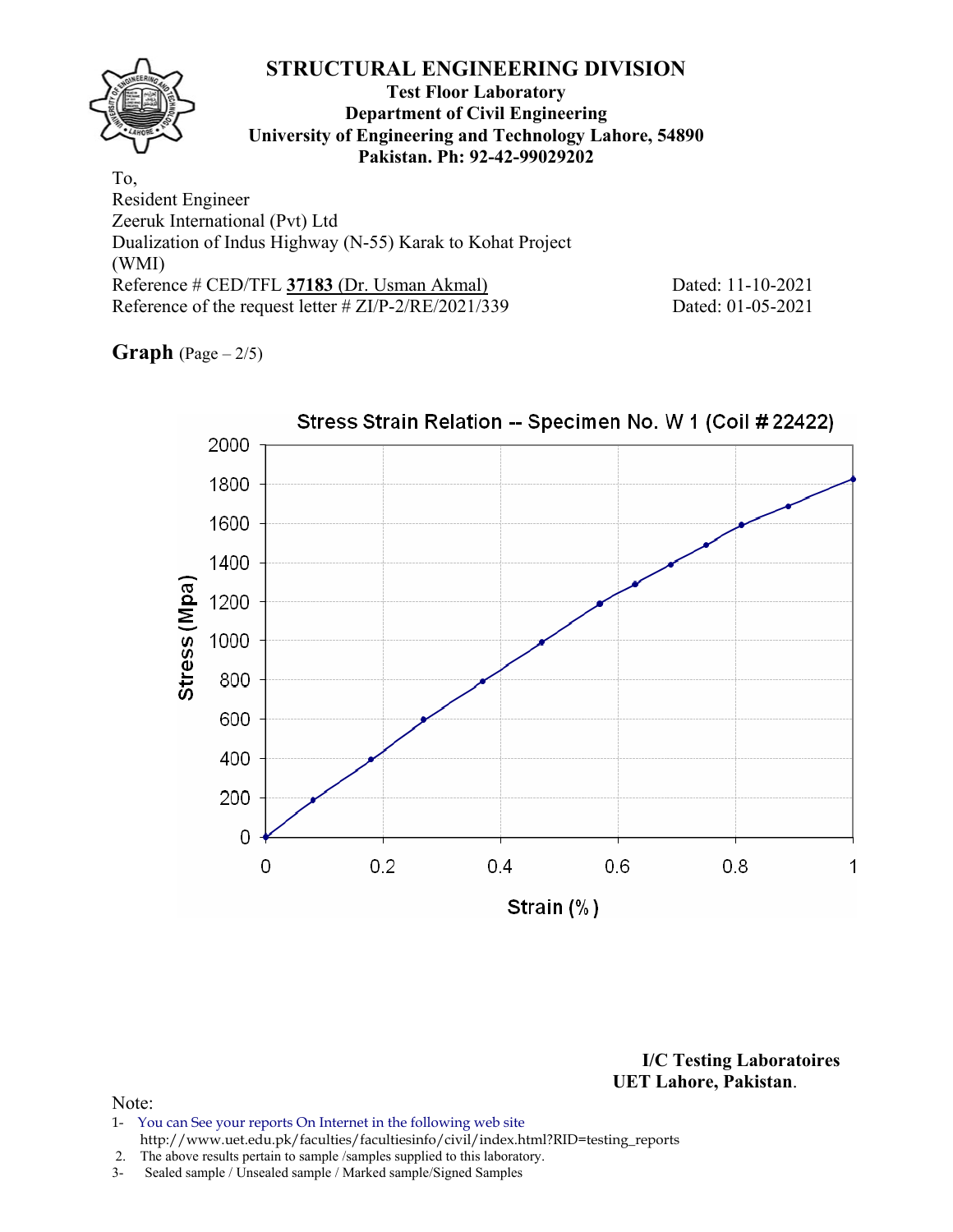(WMI) Reference # CED/TFL **37183** (Dr. Usman Akmal) Dated: 11-10-2021 Reference of the request letter # ZI/P-2/RE/2021/339 Dated: 01-05-2021

**Graph** (Page – 3/4)



**I/C Testing Laboratoires UET Lahore, Pakistan**.

- 1- You can See your reports On Internet in the following web site http://www.uet.edu.pk/faculties/facultiesinfo/civil/index.html?RID=testing\_reports
- 2. The above results pertain to sample /samples supplied to this laboratory.
- 3- Sealed sample / Unsealed sample / Marked sample/Signed Samples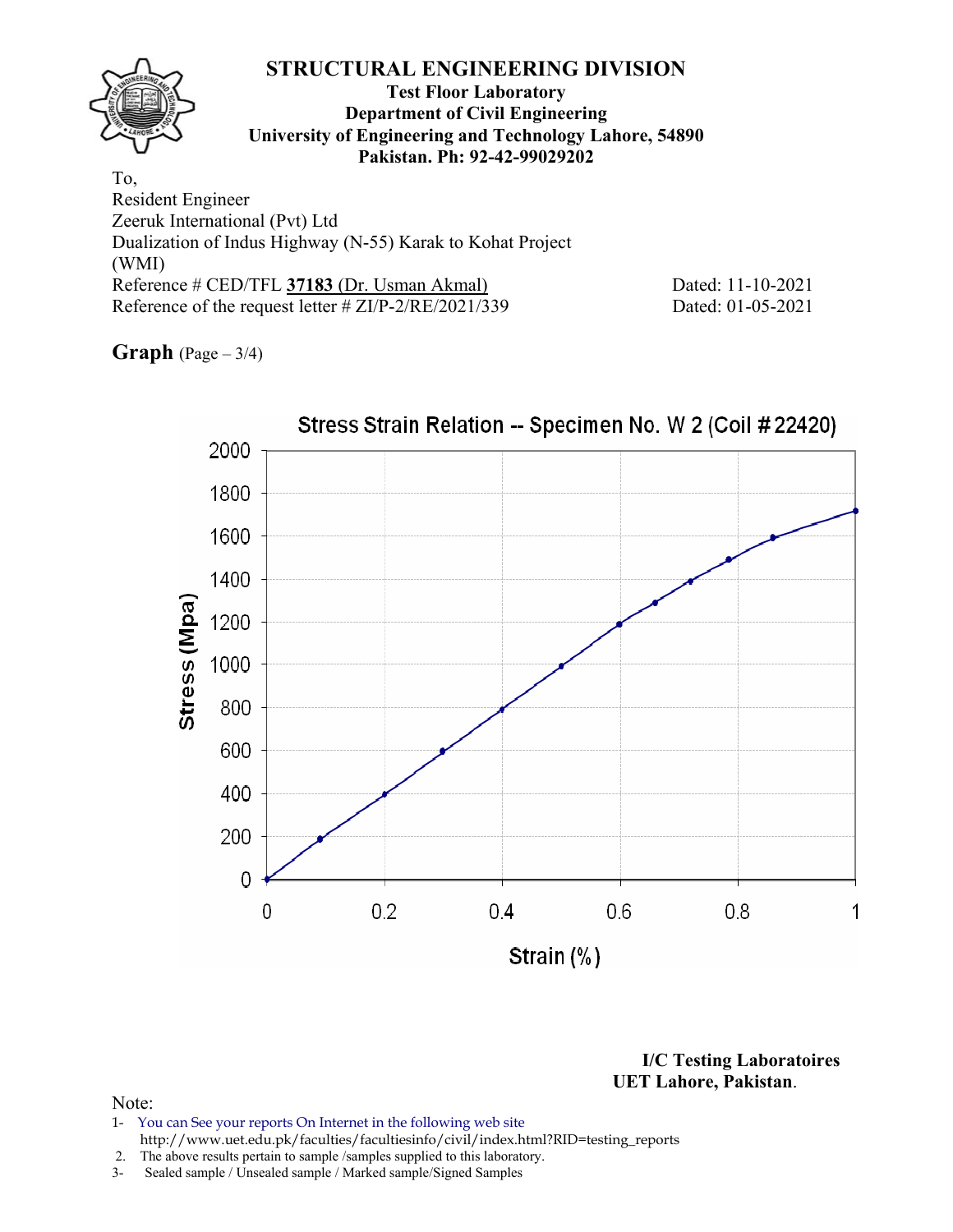(WMI) Reference # CED/TFL **37183** (Dr. Usman Akmal) Dated: 11-10-2021 Reference of the request letter # ZI/P-2/RE/2021/339 Dated: 01-05-2021

**Graph**  $(Page - 4/4)$ 



**I/C Testing Laboratoires UET Lahore, Pakistan**.

## Note:

1- You can See your reports On Internet in the following web site http://www.uet.edu.pk/faculties/facultiesinfo/civil/index.html?RID=testing\_reports

2. The above results pertain to sample /samples supplied to this laboratory.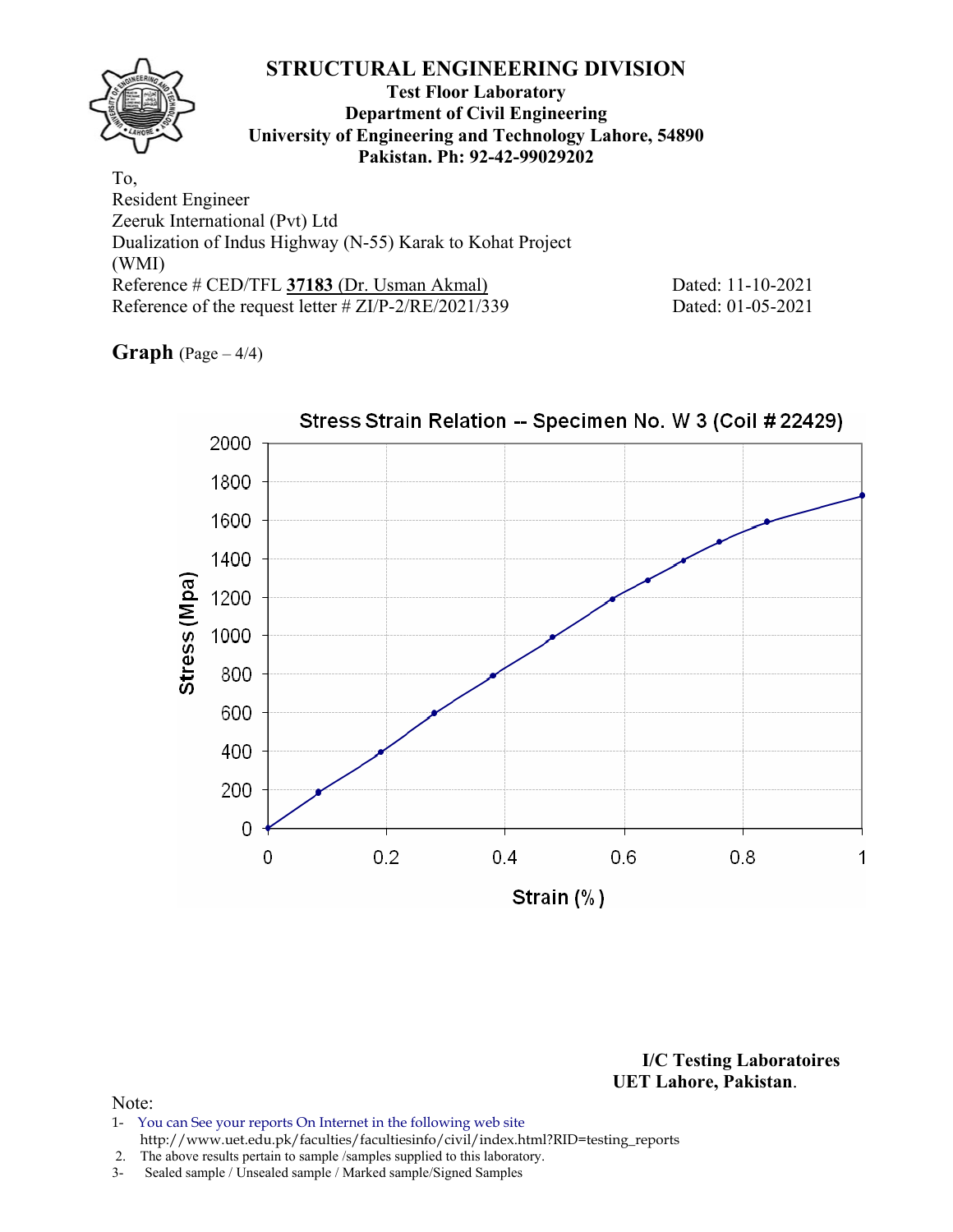

## **Test Floor Laboratory Department of Civil Engineering University of Engineering and Technology Lahore, 54890 Pakistan. Ph: 92-42-99029202**

To, Resident Engineer Zeeruk International (Pvt) Ltd Dualization of Indus Highway (N-55) Karak to Kohat Project (WMI) Reference # CED/TFL **37184** (Dr. Usman Akmal) Dated: 11-10-2021 Reference of the request letter # ZI/P-2/RE/2021/379 Dated: 14-09-2021

# **Tension Test Report** (Page -1/5)

Date of Test 14-10-2021 Gauge length 640 mm Description Steel Strand Tensile Test as per ASTM A-416-94a

| Sr. No.                 | <b>Nominal</b><br><b>Diameter</b> | <b>Nominal</b><br>Weight | <b>Measured</b><br>weight | <b>Yield strength</b><br>clause $(6.3)$ |        |       | <b>Breaking</b><br>strength<br>clause $(6.2)$ | Modulus of<br>Elasticity<br>Young's<br>$\mathbf{H}$ | % Elongation | Remarks / Coil No. |
|-------------------------|-----------------------------------|--------------------------|---------------------------|-----------------------------------------|--------|-------|-----------------------------------------------|-----------------------------------------------------|--------------|--------------------|
|                         | (mm)                              | (kg/km)                  | (kg/km)                   | (kg)                                    | (kN)   | (kg)  | (kN)                                          | GPa                                                 |              |                    |
| $\mathbf{1}$            | 12.70<br>(1/2")                   | 775.0                    | 782.0                     | 17200                                   | 168.73 | 19300 | 189.33                                        | 199                                                 | >3.50        | 22843              |
| $\overline{2}$          | 12.70<br>(1/2")                   | 775.0                    | 794.0                     | 17000                                   | 166.77 | 18800 | 184.43                                        | 199                                                 | >3.50        | 22847              |
| $\mathbf{3}$            | 12.70<br>(1/2")                   | 775.0                    | 789.0                     | 17100                                   | 167.75 | 19200 | 188.35                                        | 198                                                 | >3.50        | 22850              |
| $\overline{\mathbf{4}}$ | 12.70<br>(1/2")                   | 775.0                    | 783.0                     | 17100                                   | 167.75 | 19000 | 186.39                                        | 199                                                 | >3.50        | 22855              |
|                         |                                   |                          |                           |                                         |        |       |                                               |                                                     |              |                    |
|                         |                                   |                          |                           |                                         |        |       |                                               |                                                     |              |                    |
|                         |                                   |                          |                           | <b>Only four samples for Test</b>       |        |       |                                               |                                                     |              |                    |

Note:

1. Modulus of Elasticity is based on nominal steel area of the steel strand vide clause 13.3 of ASTM – A416a

2. Load versus percentage strain graphs are attached

**I/C Testing Laboratoires UET Lahore, Pakistan**.

Note:

1- You can See your reports On Internet in the following web site http://www.uet.edu.pk/faculties/facultiesinfo/civil/index.html?RID=testing\_reports

2. The above results pertain to sample /samples supplied to this laboratory.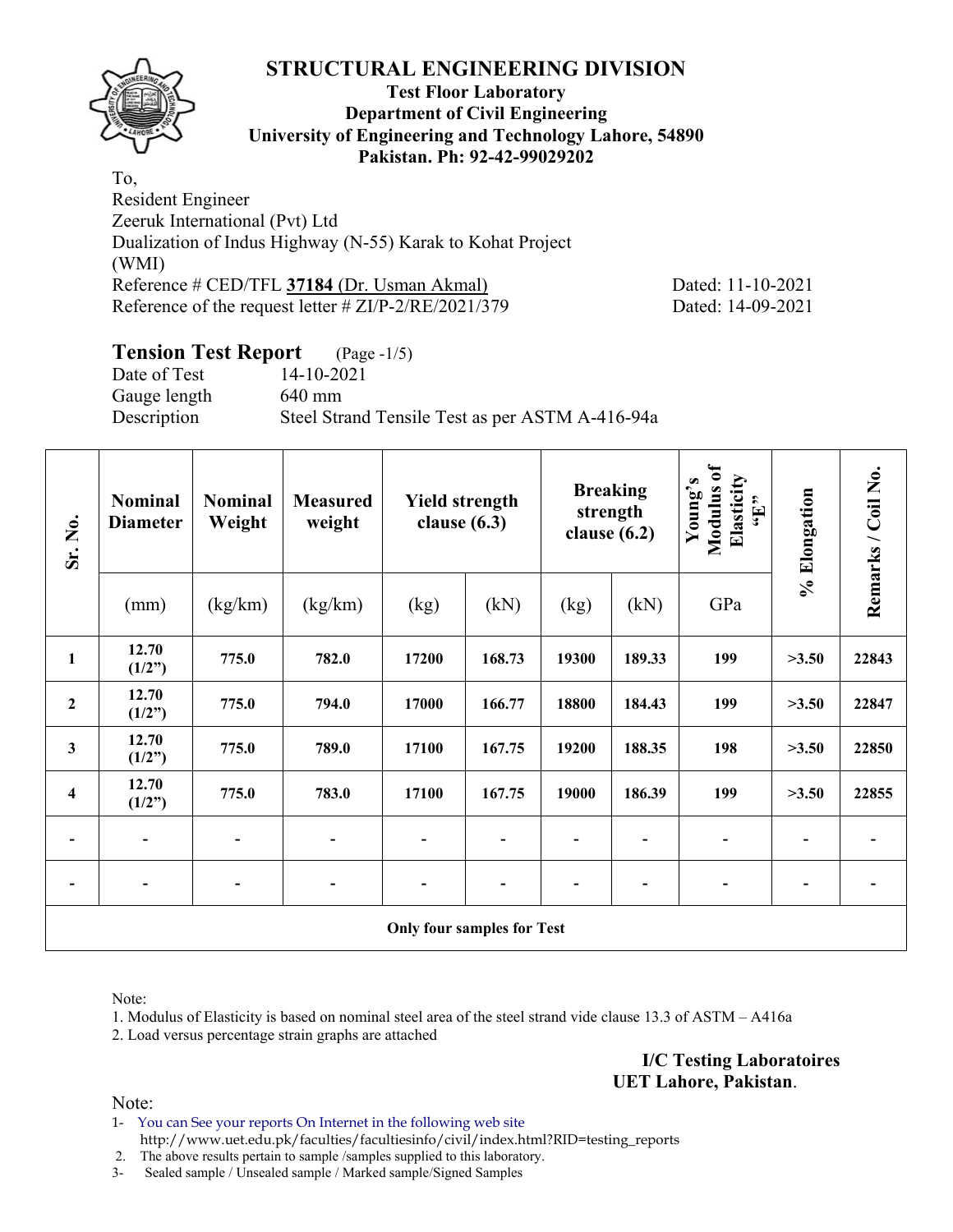Reference # CED/TFL **37184** (Dr. Usman Akmal) Dated: 11-10-2021 Reference of the request letter # ZI/P-2/RE/2021/379 Dated: 14-09-2021

**Graph**  $(Page - 2/5)$ 

(WMI)



**I/C Testing Laboratoires UET Lahore, Pakistan**.

- 1- You can See your reports On Internet in the following web site http://www.uet.edu.pk/faculties/facultiesinfo/civil/index.html?RID=testing\_reports
- 2. The above results pertain to sample /samples supplied to this laboratory.
- 3- Sealed sample / Unsealed sample / Marked sample/Signed Samples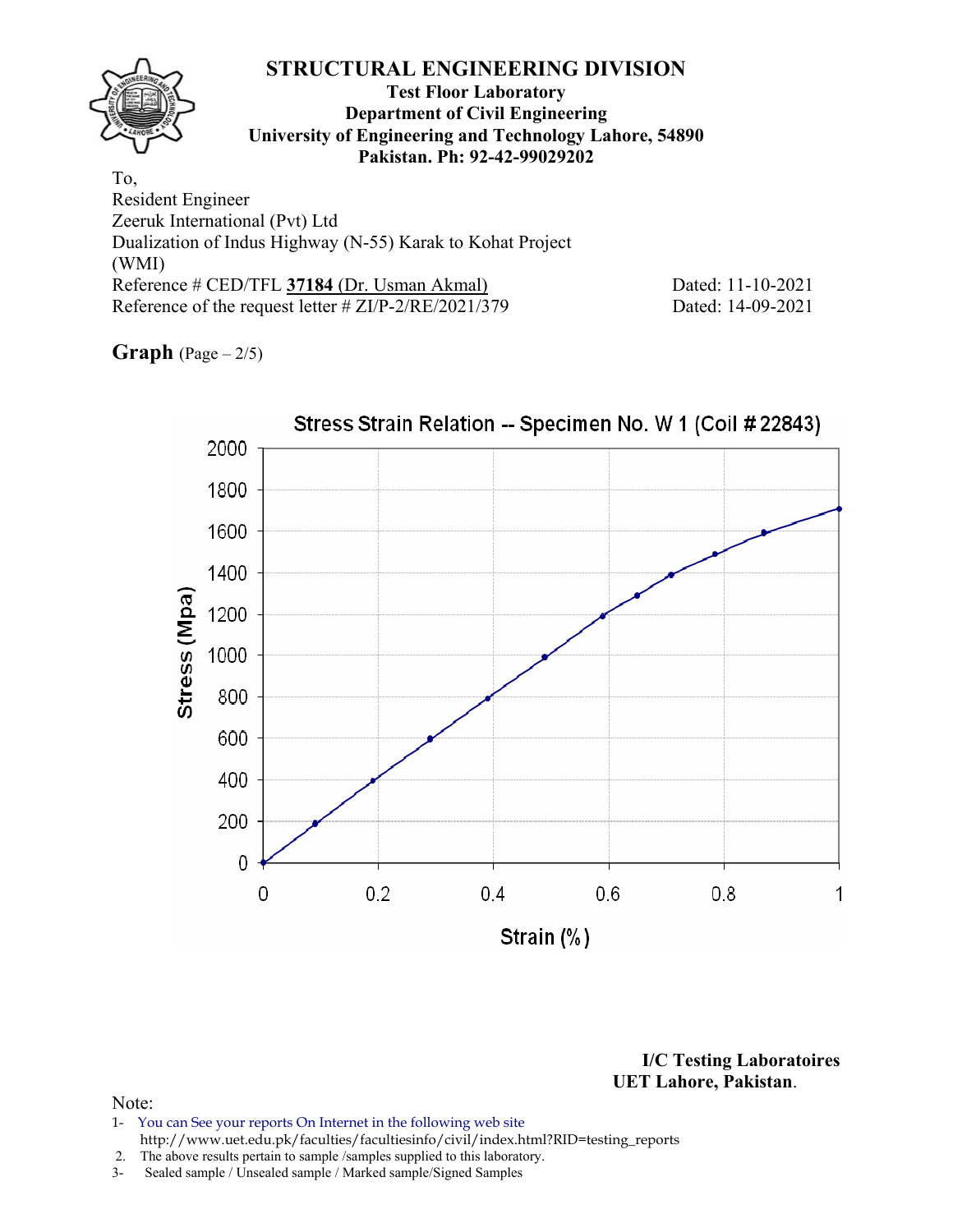(WMI) Reference # CED/TFL **37184** (Dr. Usman Akmal) Dated: 11-10-2021 Reference of the request letter # ZI/P-2/RE/2021/379 Dated: 14-09-2021

**Graph** (Page – 3/5)



**I/C Testing Laboratoires UET Lahore, Pakistan**.

- 1- You can See your reports On Internet in the following web site http://www.uet.edu.pk/faculties/facultiesinfo/civil/index.html?RID=testing\_reports
- 2. The above results pertain to sample /samples supplied to this laboratory.
- 3- Sealed sample / Unsealed sample / Marked sample/Signed Samples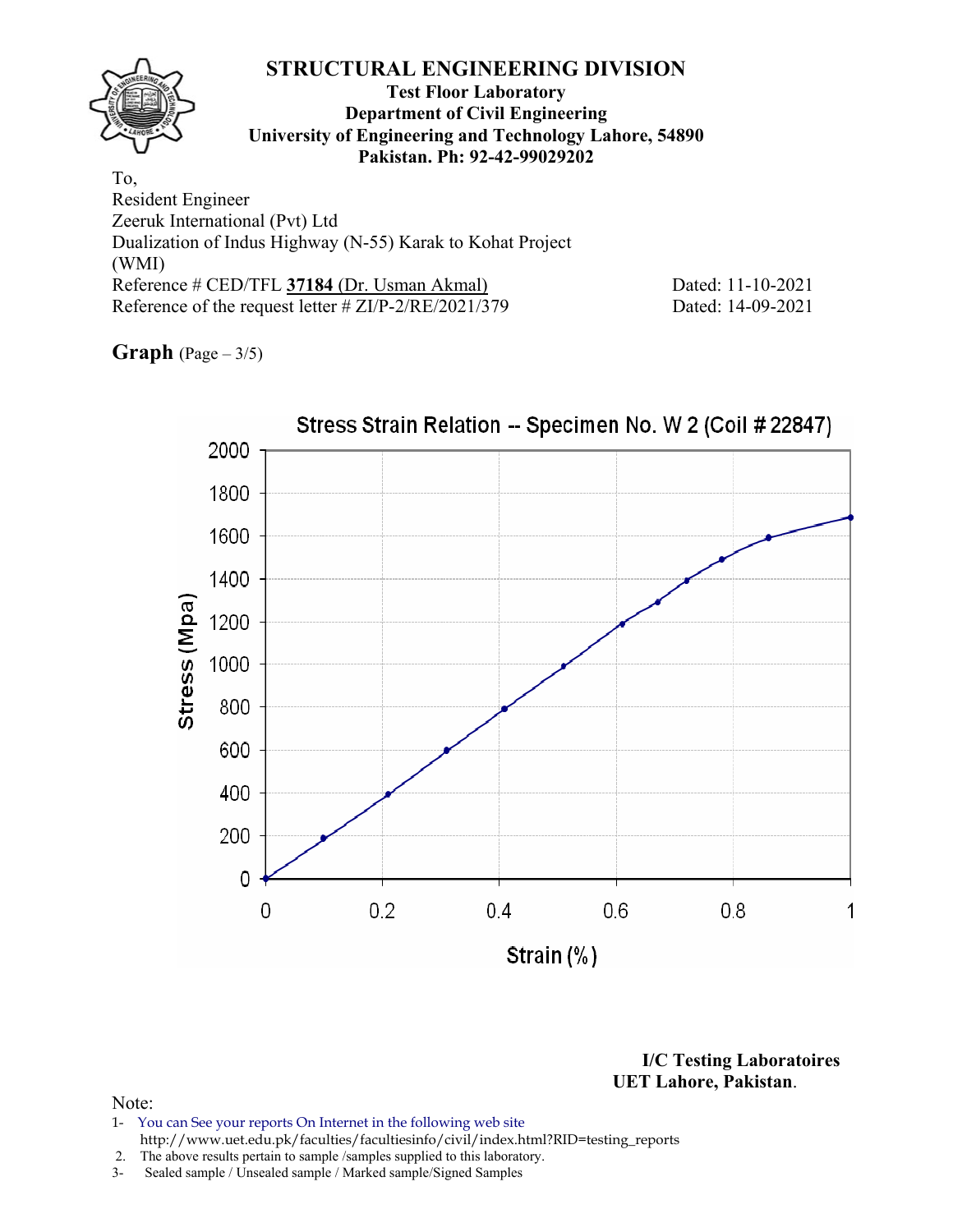## **STRUCTURAL ENGINEERING DIVISION Test Floor Laboratory Department of Civil Engineering University of Engineering and Technology Lahore, 54890 Pakistan. Ph: 92-42-99029202**  To, Resident Engineer Zeeruk International (Pvt) Ltd

Dualization of Indus Highway (N-55) Karak to Kohat Project (WMI) Reference # CED/TFL **37184** (Dr. Usman Akmal) Dated: 11-10-2021 Reference of the request letter # ZI/P-2/RE/2021/379 Dated: 14-09-2021

**Graph** (Page – 4/5)



**I/C Testing Laboratoires UET Lahore, Pakistan**.

- 1- You can See your reports On Internet in the following web site http://www.uet.edu.pk/faculties/facultiesinfo/civil/index.html?RID=testing\_reports
- 2. The above results pertain to sample /samples supplied to this laboratory.
- 3- Sealed sample / Unsealed sample / Marked sample/Signed Samples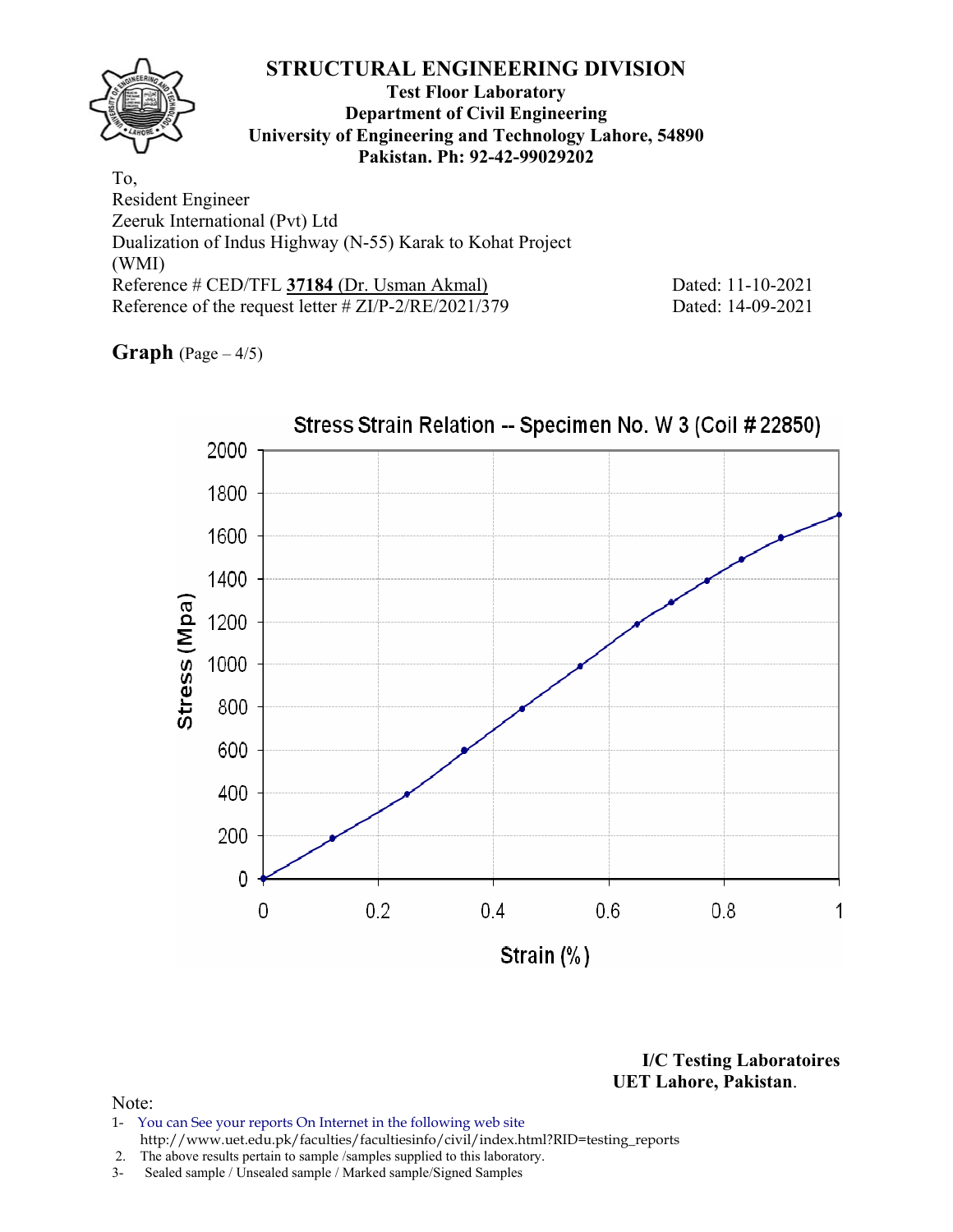(WMI) Reference # CED/TFL **37184** (Dr. Usman Akmal) Dated: 11-10-2021 Reference of the request letter # ZI/P-2/RE/2021/379 Dated: 14-09-2021

**Graph** (Page – 5/5)



**I/C Testing Laboratoires UET Lahore, Pakistan**.

- 1- You can See your reports On Internet in the following web site http://www.uet.edu.pk/faculties/facultiesinfo/civil/index.html?RID=testing\_reports
- 2. The above results pertain to sample /samples supplied to this laboratory.
- 3- Sealed sample / Unsealed sample / Marked sample/Signed Samples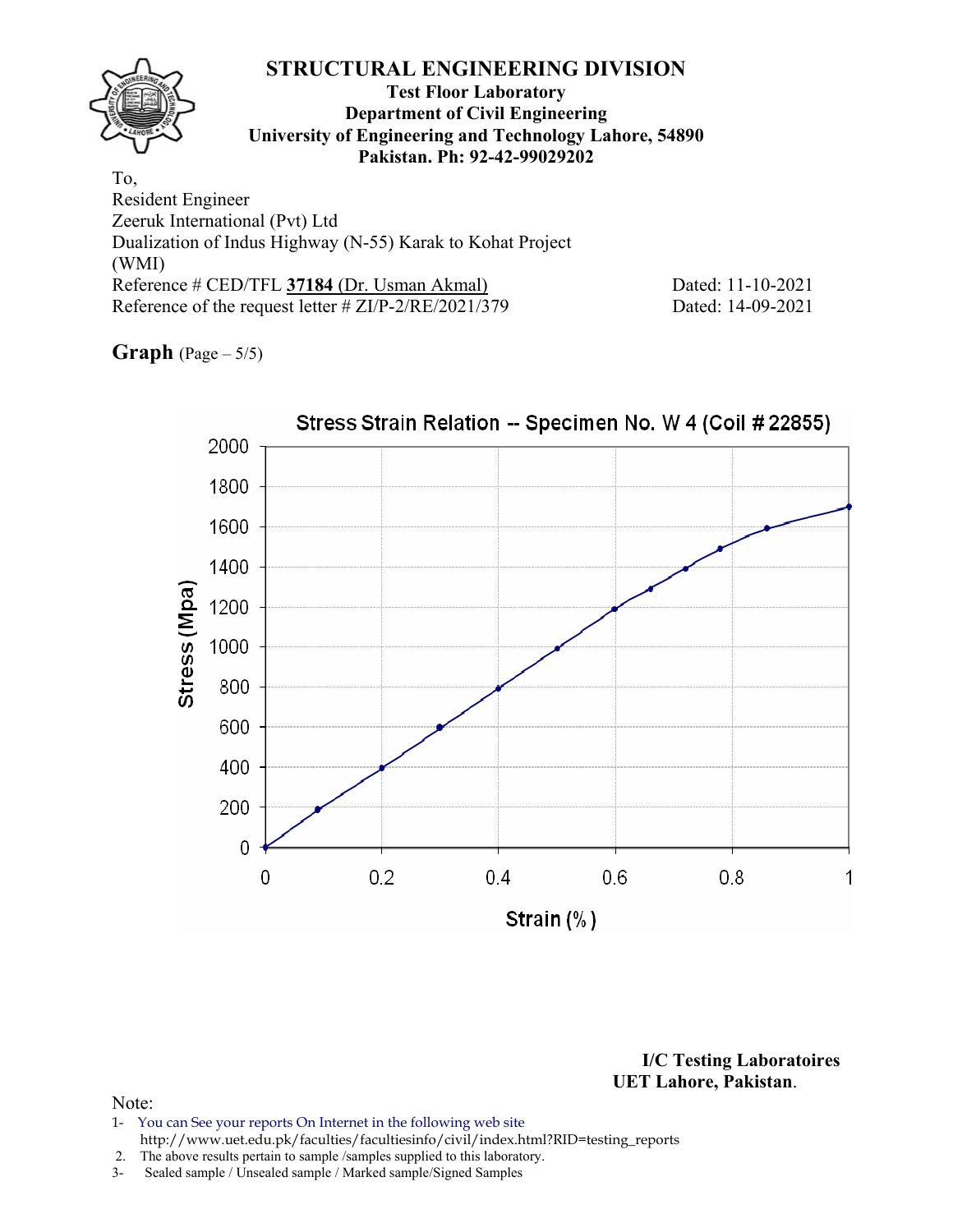

## **Test Floor Laboratory Department of Civil Engineering University of Engineering and Technology Lahore, 54890 Pakistan. Ph: 92-42-99029202**

To, M/S Engineers Associated Precast (Pvt) Ltd. Sheikhupura Road,

Reference # CED/TFL **37198** (Dr. Usman Akmal) Dated: 13-10-2021 Reference of the request letter # EAP/UET/2021/2462 Dated: 10-10-2021

# **Tension Test Report** (Page -1/2)

| Date of Test | 14-10-2021           |
|--------------|----------------------|
| Gauge length | 8 inches             |
| Description  | MS Wire Tensile Test |

| Sr. No.        | Weight |                          | Diameter/<br>size |                | Area<br>(mm <sup>2</sup> ) | <b>Yield load</b>                      | <b>Breaking Load</b> | <b>Yield Stress</b><br>(MPa) | <b>Ultimate Stress</b><br>(MPa) | Elongation     | % Elongation   | Remarks |
|----------------|--------|--------------------------|-------------------|----------------|----------------------------|----------------------------------------|----------------------|------------------------------|---------------------------------|----------------|----------------|---------|
|                | (kg/m) | Nominal<br>$(\text{mm})$ | Actual<br>(mm)    | Nominal        | <b>Actual</b>              | (kg)                                   | (kg)                 | <b>Actual</b>                | Actual                          | (inch)         |                |         |
| $\mathbf{1}$   | 0.151  | $5\phantom{a}$           | 4.95              | --------       | 19.3                       |                                        | 1140                 |                              | 580                             | 0.30           | 3.8            |         |
| $\blacksquare$ |        | $\blacksquare$           | $\blacksquare$    | $\blacksquare$ | $\overline{\phantom{a}}$   | ۰                                      | $\blacksquare$       | $\blacksquare$               | $\blacksquare$                  | $\blacksquare$ | $\blacksquare$ |         |
|                |        | Ξ.                       | $\blacksquare$    | ۰.             | $\blacksquare$             | $\blacksquare$                         | $\blacksquare$       |                              | $\blacksquare$                  | $\blacksquare$ | ۰.             |         |
|                |        | $\blacksquare$           |                   |                |                            |                                        |                      |                              |                                 |                |                |         |
| $\blacksquare$ |        | ۰                        |                   |                |                            |                                        |                      |                              |                                 |                | $\blacksquare$ |         |
|                |        |                          | $\blacksquare$    |                |                            |                                        |                      |                              |                                 |                | -              |         |
|                |        |                          |                   |                |                            | Note: only one sample for tensile test |                      |                              |                                 |                |                |         |
|                |        |                          |                   |                |                            |                                        |                      |                              |                                 |                |                |         |
|                |        |                          |                   |                |                            | <b>Bend Test</b>                       |                      |                              |                                 |                |                |         |
|                |        |                          |                   |                |                            |                                        |                      |                              |                                 |                |                |         |
|                |        |                          |                   |                |                            |                                        |                      |                              |                                 |                |                |         |
|                |        |                          |                   |                |                            |                                        |                      |                              |                                 |                |                |         |

**I/C Testing Laboratoires UET Lahore, Pakistan**.

Note:

1- You can See your reports On Internet in the following web site http://www.uet.edu.pk/faculties/facultiesinfo/civil/index.html?RID=testing\_reports

2. The above results pertain to sample /samples supplied to this laboratory.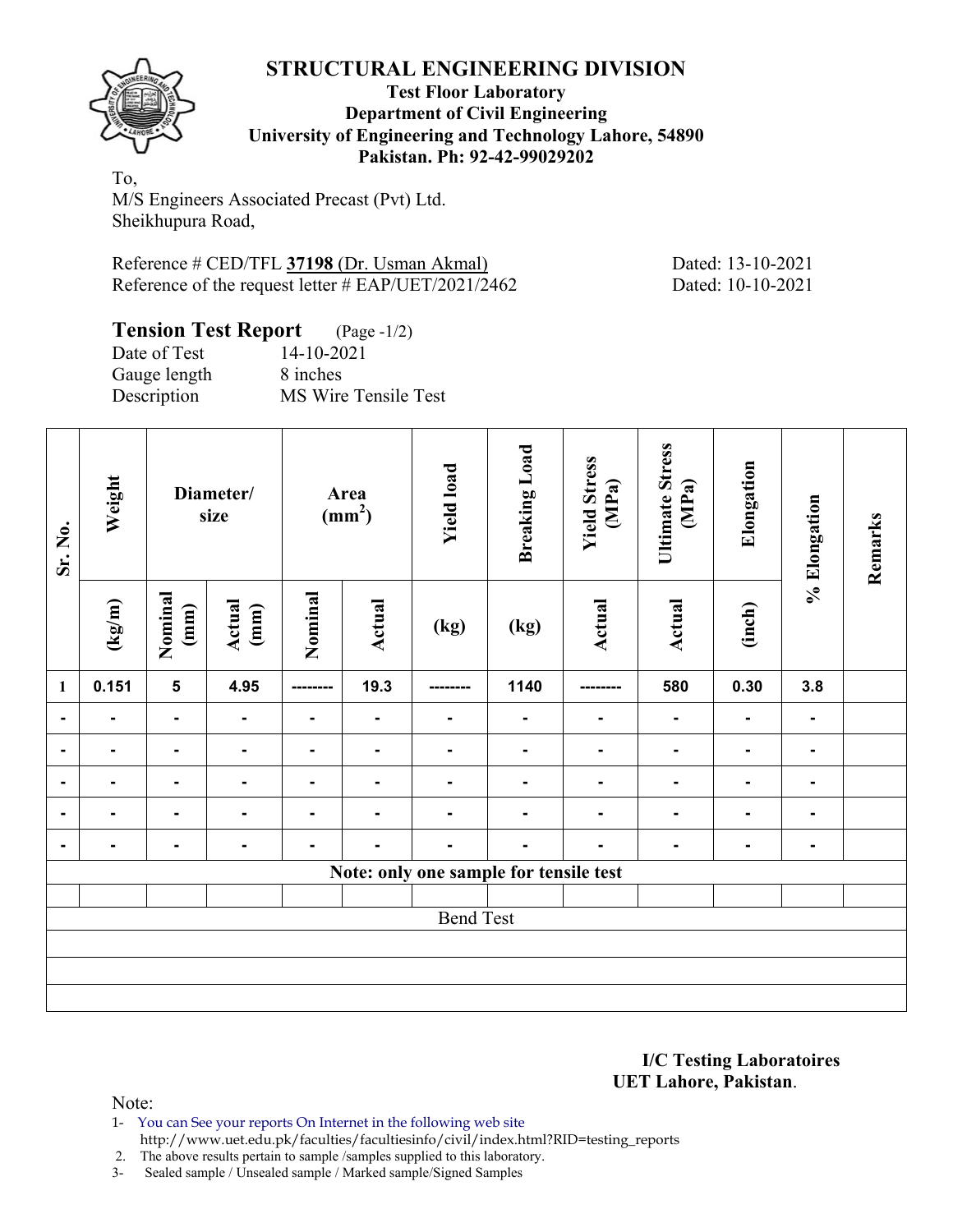

## **Test Floor Laboratory Department of Civil Engineering University of Engineering and Technology Lahore, 54890 Pakistan. Ph: 92-42-99029202**

To, M/S Engineers Associated Precast (Pvt) Ltd. Sheikhupura Road,

Reference # CED/TFL **37198** (Dr. Usman Akmal) Dated: 13-10-2021 Reference of the request letter # EAP/UET/2021/2462 Dated: 10-10-2021

# **Tension Test Report** (Page -2/2)

Date of Test 14-10-2021 Gauge length 640 mm Description Steel Strand Tensile Test as per ASTM A-416-94a

| Sr. No.                  | <b>Nominal</b><br><b>Nominal</b><br>Weight<br><b>Diameter</b> |                              | <b>Measured</b><br>weight    | <b>Yield strength</b><br>clause $(6.3)$ |                              | <b>Breaking</b><br>strength clause<br>(6.2) |                              | % Elongation                 | Remarks/Coil No. |
|--------------------------|---------------------------------------------------------------|------------------------------|------------------------------|-----------------------------------------|------------------------------|---------------------------------------------|------------------------------|------------------------------|------------------|
|                          | (mm)                                                          | (kg/km)                      | (kg/km)                      | (kg)                                    | (kN)                         | (kg)                                        | (kN)                         |                              |                  |
| $\mathbf{1}$             | 9.53<br>(3/8")                                                | 432.0                        | 442.0                        | 9900                                    | 97.12                        | 11100                                       | 108.89                       | >3.50                        | <b>XX</b>        |
| $\overline{2}$           | 11.11<br>(7/16")                                              | 582.0                        | 585.0                        | 10800                                   | 105.95                       | 14600                                       | 143.23                       | >3.50                        | <b>XX</b>        |
|                          |                                                               |                              | $\qquad \qquad \blacksquare$ |                                         |                              |                                             | -                            |                              |                  |
|                          |                                                               |                              | $\overline{\phantom{0}}$     |                                         |                              | $\blacksquare$                              | $\overline{\phantom{0}}$     |                              |                  |
|                          |                                                               |                              | $\qquad \qquad \blacksquare$ |                                         |                              | $\overline{a}$                              | -                            |                              |                  |
| $\overline{\phantom{a}}$ | $\overline{\phantom{0}}$                                      | $\qquad \qquad \blacksquare$ | $\overline{\phantom{a}}$     |                                         | $\qquad \qquad \blacksquare$ | $\overline{\phantom{a}}$                    | $\qquad \qquad \blacksquare$ | $\qquad \qquad \blacksquare$ |                  |
|                          |                                                               |                              |                              | <b>Only two samples for Test</b>        |                              |                                             |                              |                              |                  |

**I/C Testing Laboratoires UET Lahore, Pakistan**.

Note:

- 1- You can See your reports On Internet in the following web site http://www.uet.edu.pk/faculties/facultiesinfo/civil/index.html?RID=testing\_reports
- 2. The above results pertain to sample /samples supplied to this laboratory.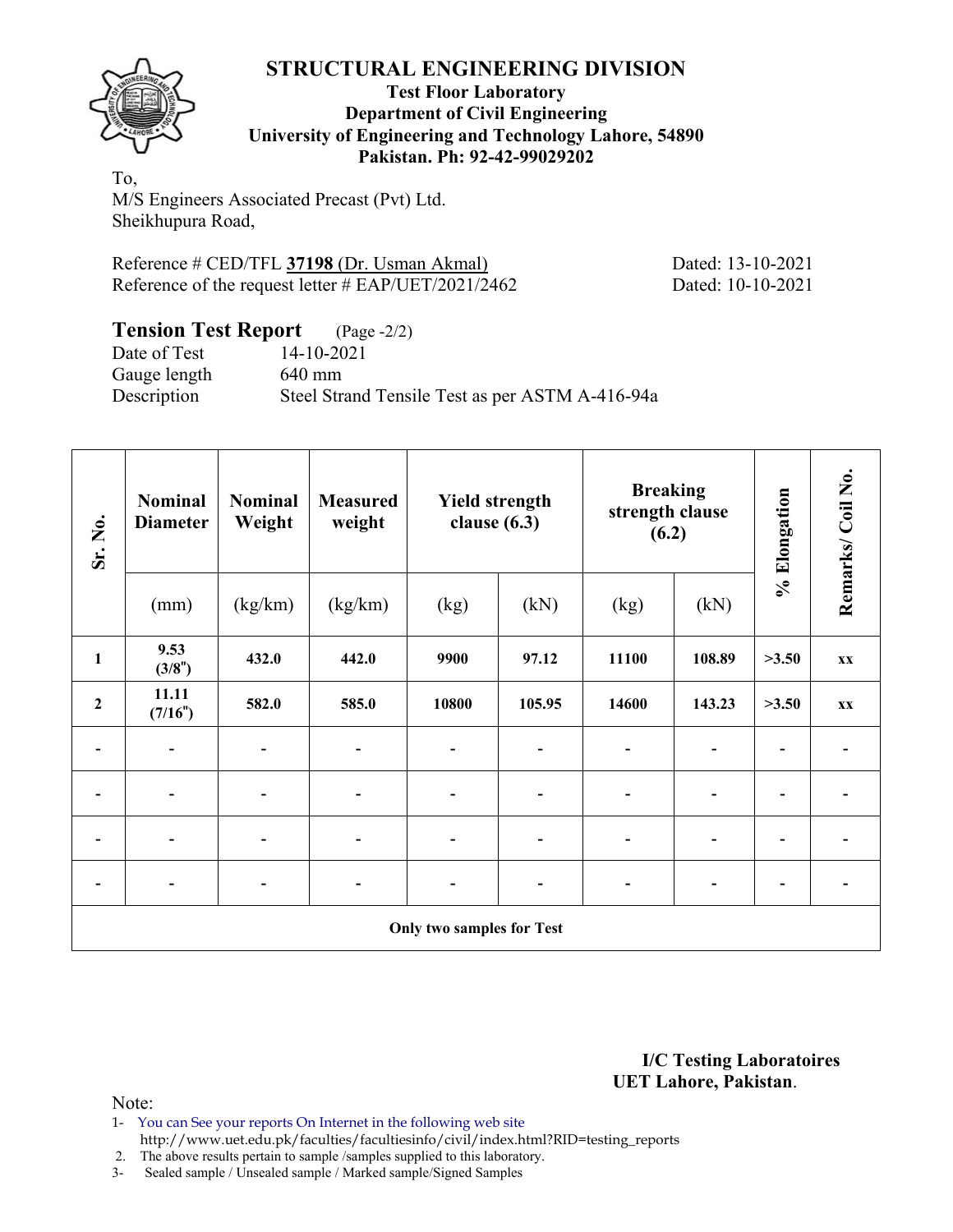

**Test Floor Laboratory Department of Civil Engineering University of Engineering and Technology Lahore, 54890 Pakistan. Ph: 92-42-99029202** 

To, M/S Junaid (Pvt.) Limited Lahore

Reference # CED/TFL **37200** (Dr. Usman Akmal) Dated: 13-10-2021 Reference of the request letter # JPL/Poles/02 Dated: 13-10-2021

| <b>Tension Test Report</b> (Page -1/2) |                             |
|----------------------------------------|-----------------------------|
| Date of Test                           | 14-10-2021                  |
| Gauge length                           | 8 inches                    |
| Description                            | <b>MS Wire Tensile Test</b> |

| Sr. No.                  | Weight | Diameter/<br>size       |                |          |               |                                        | Area<br>$\overline{\text{(mm)}^2}$ | <b>Yield load</b> | <b>Breaking Load</b> | <b>Yield Stress</b><br>(MPa) | <b>Ultimate Stress</b><br>(MPa) | Elongation | % Elongation | Remarks |
|--------------------------|--------|-------------------------|----------------|----------|---------------|----------------------------------------|------------------------------------|-------------------|----------------------|------------------------------|---------------------------------|------------|--------------|---------|
|                          | (kg/m) | Nominal<br>(mm)         | Actual<br>(mm) | Nominal  | <b>Actual</b> | (kg)                                   | (kg)                               | <b>Actual</b>     | Actual               | (inch)                       |                                 |            |              |         |
| $\mathbf{1}$             | 0.143  | $\overline{\mathbf{5}}$ | 4.82           | -------- | 18.3          | -------                                | 1300                               | -------           | 699                  | 0.30                         | 3.8                             |            |              |         |
|                          |        | $\blacksquare$          | $\blacksquare$ |          |               |                                        |                                    |                   |                      | $\blacksquare$               |                                 |            |              |         |
| $\overline{\phantom{0}}$ |        | $\blacksquare$          | $\blacksquare$ |          |               |                                        |                                    |                   |                      | ۰                            |                                 |            |              |         |
| -                        |        | $\blacksquare$          | ۰              |          |               |                                        |                                    |                   |                      | ۰                            |                                 |            |              |         |
| ۰                        |        | $\blacksquare$          | Ξ.             |          |               |                                        |                                    |                   |                      |                              |                                 |            |              |         |
| $\blacksquare$           |        | $\blacksquare$          | $\blacksquare$ |          |               |                                        |                                    |                   |                      |                              |                                 |            |              |         |
|                          |        |                         |                |          |               | Note: only one sample for tensile test |                                    |                   |                      |                              |                                 |            |              |         |
|                          |        |                         |                |          |               |                                        |                                    |                   |                      |                              |                                 |            |              |         |
|                          |        |                         |                |          |               | <b>Bend Test</b>                       |                                    |                   |                      |                              |                                 |            |              |         |
|                          |        |                         |                |          |               |                                        |                                    |                   |                      |                              |                                 |            |              |         |
|                          |        |                         |                |          |               |                                        |                                    |                   |                      |                              |                                 |            |              |         |
|                          |        |                         |                |          |               |                                        |                                    |                   |                      |                              |                                 |            |              |         |

**I/C Testing Laboratoires UET Lahore, Pakistan**.

Note:

1- You can See your reports On Internet in the following web site http://www.uet.edu.pk/faculties/facultiesinfo/civil/index.html?RID=testing\_reports

2. The above results pertain to sample /samples supplied to this laboratory.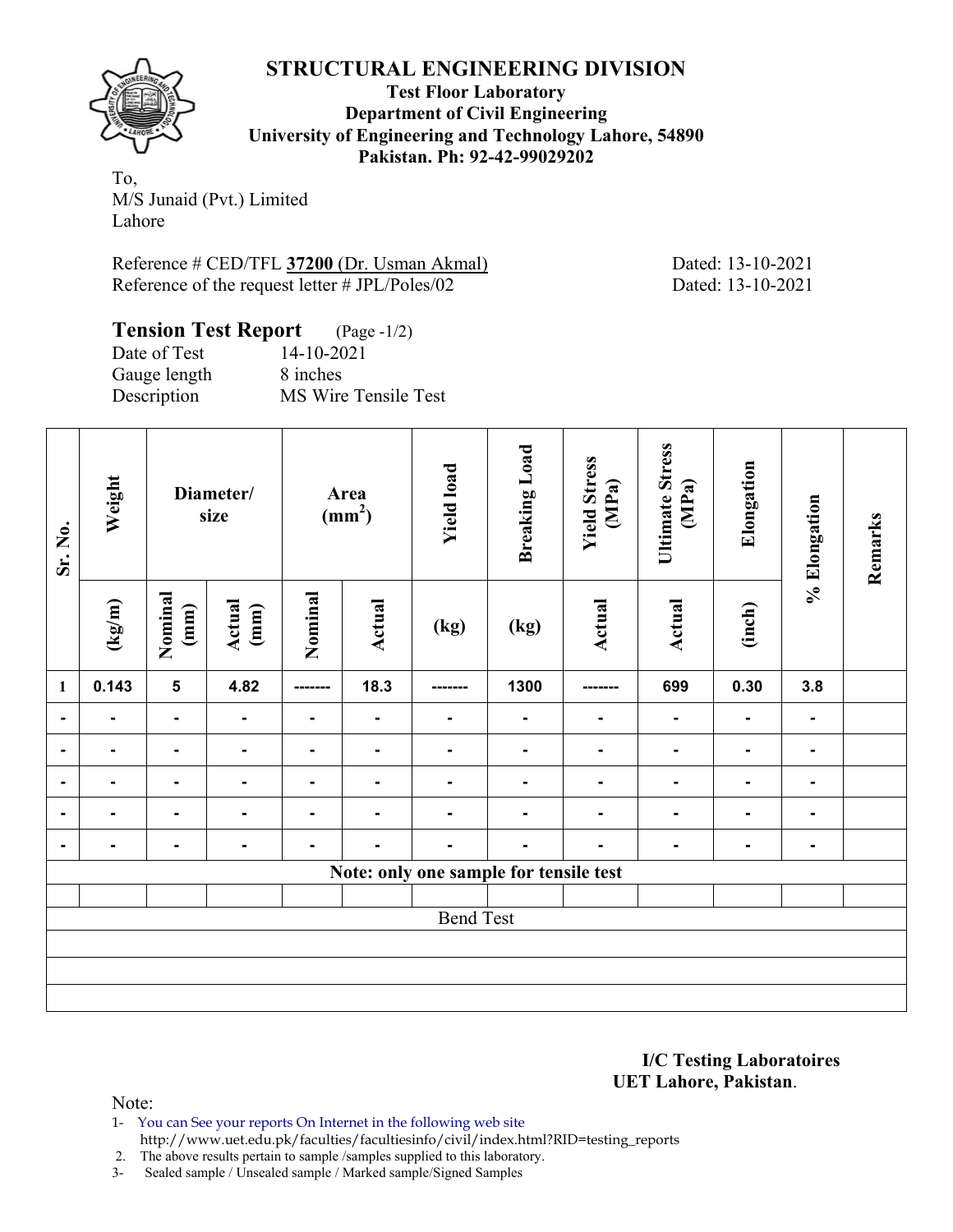

**Test Floor Laboratory Department of Civil Engineering University of Engineering and Technology Lahore, 54890 Pakistan. Ph: 92-42-99029202** 

To, M/S Junaid (Pvt.) Limited Lahore

Reference # CED/TFL **37200** (Dr. Usman Akmal) Dated: 13-10-2021 Reference of the request letter # JPL/Poles/02 Dated: 13-10-2021

## **Tension Test Report** (Page -2/2) Date of Test 14-10-2021 Gauge length 640 mm Description Steel Strand Tensile Test as per ASTM A-416-94a

| Sr. No.      | <b>Nominal</b><br><b>Diameter</b> | <b>Nominal</b><br>Weight | <b>Measured</b><br>weight | <b>Yield strength</b><br>clause $(6.3)$ |       | <b>Breaking</b><br>strength clause<br>(6.2) |        | % Elongation | Remarks/Coil No. |
|--------------|-----------------------------------|--------------------------|---------------------------|-----------------------------------------|-------|---------------------------------------------|--------|--------------|------------------|
|              | (mm)                              | (kg/km)                  | (kg/km)                   | (kg)                                    | (kN)  | (kg)                                        | (kN)   |              |                  |
| $\mathbf{1}$ | 9.53<br>(3/8")                    | 432.0                    | 418.0                     | 9400                                    | 92.21 | 10400                                       | 102.02 | >3.50        | <b>XX</b>        |
|              |                                   |                          |                           |                                         |       |                                             |        |              |                  |
|              |                                   |                          | $\overline{\phantom{0}}$  |                                         |       | $\blacksquare$                              |        |              |                  |
|              |                                   |                          | $\overline{\phantom{0}}$  |                                         |       | $\blacksquare$                              |        |              |                  |
|              |                                   |                          | -                         |                                         |       | $\blacksquare$                              |        |              |                  |
|              |                                   |                          | -                         |                                         |       |                                             |        |              |                  |
|              | Only one sample for Test          |                          |                           |                                         |       |                                             |        |              |                  |

**I/C Testing Laboratoires UET Lahore, Pakistan**.

- 1- You can See your reports On Internet in the following web site http://www.uet.edu.pk/faculties/facultiesinfo/civil/index.html?RID=testing\_reports
- 2. The above results pertain to sample /samples supplied to this laboratory.
- 3- Sealed sample / Unsealed sample / Marked sample/Signed Samples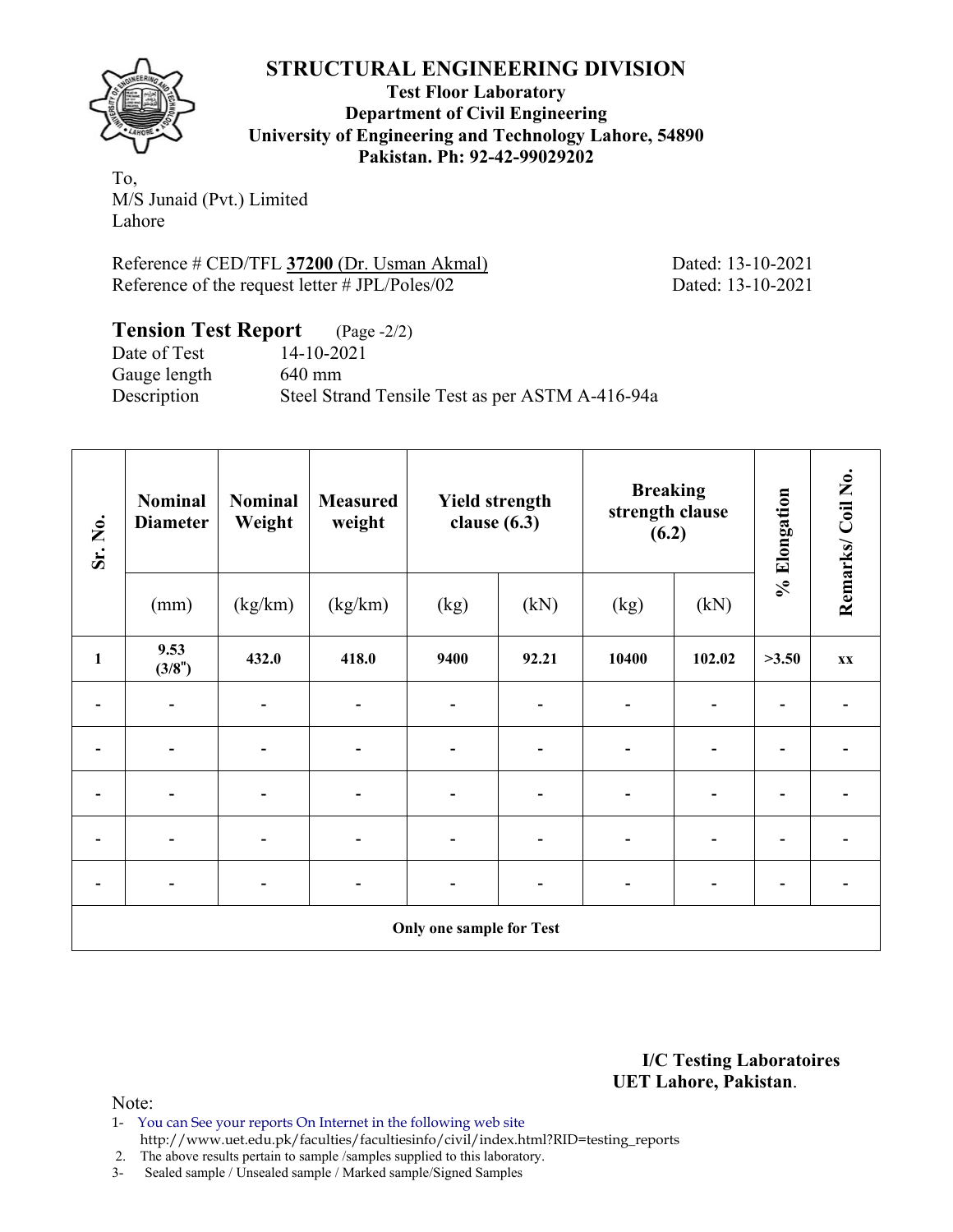

## **Test Floor Laboratory Department of Civil Engineering University of Engineering and Technology Lahore, 54890 Pakistan. Ph: 92-42-99029202**

To, Snr Proj Mngr Project Management Unit National Logistics Cell Torkham (WMI) Reference # CED/TFL **37203** (Dr. Usman Akmal) Dated: 13-10-2021 Reference of the request letter # 607/Gen/Testing/Proj Dated: 13-10-2021

# **Tension Test Report** (Page -1/4)

Date of Test 14-10-2021 Gauge length 640 mm

Description Steel Strand Tensile Test as per ASTM A-416-94a

| Sr. No.                            | <b>Nominal</b><br><b>Diameter</b> | <b>Nominal</b><br>Weight     | <b>Measured</b><br>weight | <b>Yield strength</b><br>clause $(6.3)$ |        |                          | <b>Breaking</b><br>strength<br>clause $(6.2)$ | Modulus of<br>Elasticity<br>Young's<br>$\mathbf{f}$ . | % Elongation | Remarks / Coil No. |
|------------------------------------|-----------------------------------|------------------------------|---------------------------|-----------------------------------------|--------|--------------------------|-----------------------------------------------|-------------------------------------------------------|--------------|--------------------|
|                                    | (mm)                              | (kg/km)                      | (kg/km)                   | (kg)                                    | (kN)   | (kg)                     | (kN)                                          | GPa                                                   |              |                    |
| $\mathbf{1}$                       | 12.70<br>(1/2")                   | 775.0                        | 787                       | 18700                                   | 183.45 | 19800                    | 194.24                                        | 198                                                   | >3.50        | 22960              |
| $\boldsymbol{2}$                   | 12.70<br>(1/2")                   | 775.0                        | 785                       | 18200                                   | 178.54 | 19400                    | 190.31                                        | 199                                                   | >3.50        | 22963              |
| $\mathbf{3}$                       | 12.70<br>(1/2")                   | 775.0                        | 787                       | 18100                                   | 177.56 | 19500                    | 191.30                                        | 199                                                   | >3.50        | 22966              |
| $\overline{\phantom{0}}$           | $\overline{\phantom{a}}$          | $\qquad \qquad \blacksquare$ |                           | $\qquad \qquad \blacksquare$            |        | $\overline{\phantom{0}}$ |                                               | $\blacksquare$                                        |              |                    |
|                                    |                                   |                              |                           | $\overline{a}$                          |        |                          |                                               |                                                       |              |                    |
|                                    | $\overline{\phantom{a}}$          |                              |                           |                                         |        |                          |                                               |                                                       |              |                    |
| <b>Only three samples for Test</b> |                                   |                              |                           |                                         |        |                          |                                               |                                                       |              |                    |

Note:

1. Modulus of Elasticity is based on nominal steel area of the steel strand vide clause 13.3 of ASTM – A416a

2. Load versus percentage strain graphs are attached

**I/C Testing Laboratoires UET Lahore, Pakistan**.

Note:

1- You can See your reports On Internet in the following web site http://www.uet.edu.pk/faculties/facultiesinfo/civil/index.html?RID=testing\_reports

2. The above results pertain to sample /samples supplied to this laboratory.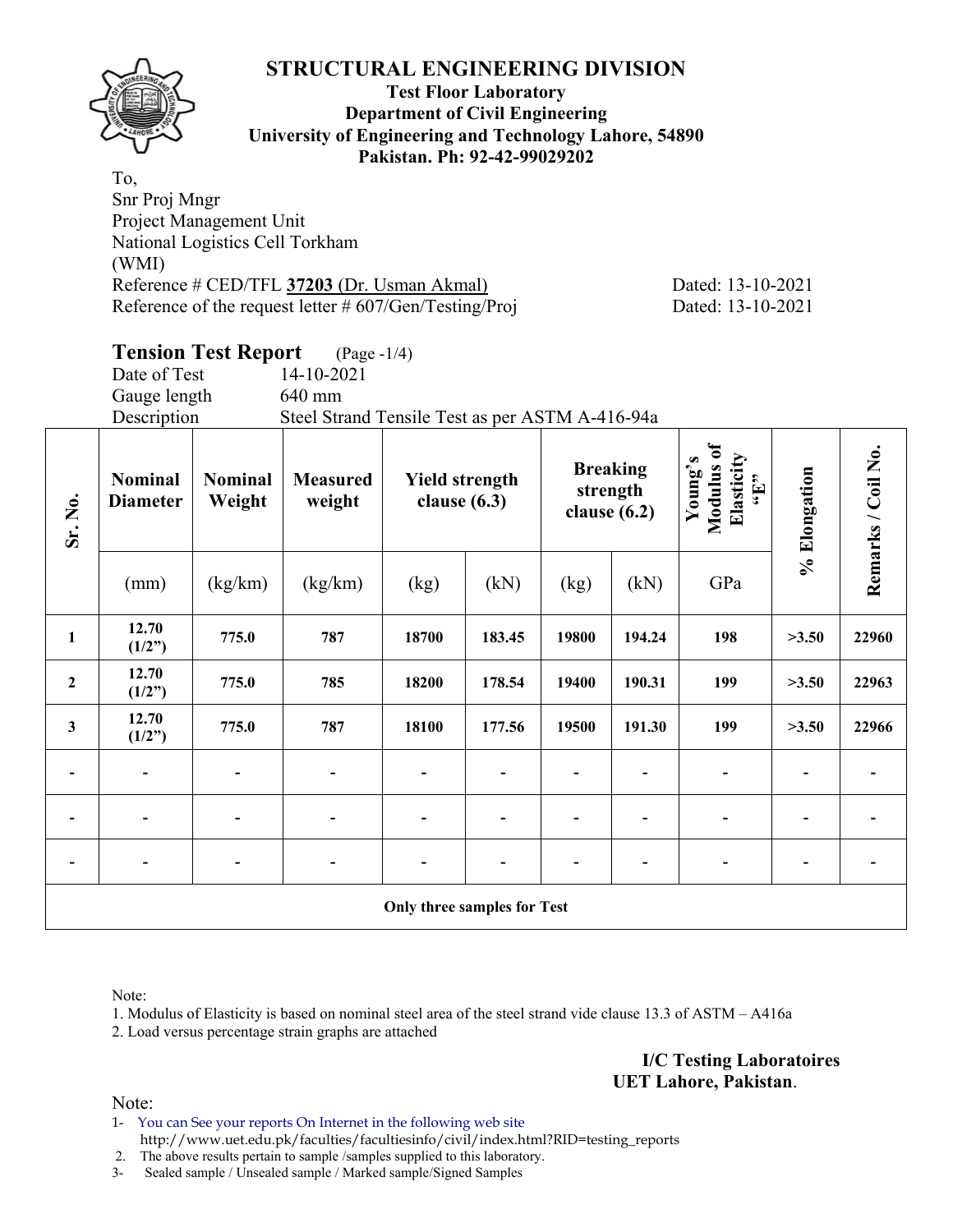## **Test Floor Laboratory Department of Civil Engineering University of Engineering and Technology Lahore, 54890 Pakistan. Ph: 92-42-99029202**

To, Snr Proj Mngr Project Management Unit National Logistics Cell Torkham (WMI) Reference # CED/TFL **37203** (Dr. Usman Akmal) Dated: 13-10-2021 Reference of the request letter # 607/Gen/Testing/Proj Dated: 13-10-2021

**Graph** (Page – 2/4)



**I/C Testing Laboratoires UET Lahore, Pakistan**.

## Note:

1- You can See your reports On Internet in the following web site http://www.uet.edu.pk/faculties/facultiesinfo/civil/index.html?RID=testing\_reports

2. The above results pertain to sample /samples supplied to this laboratory.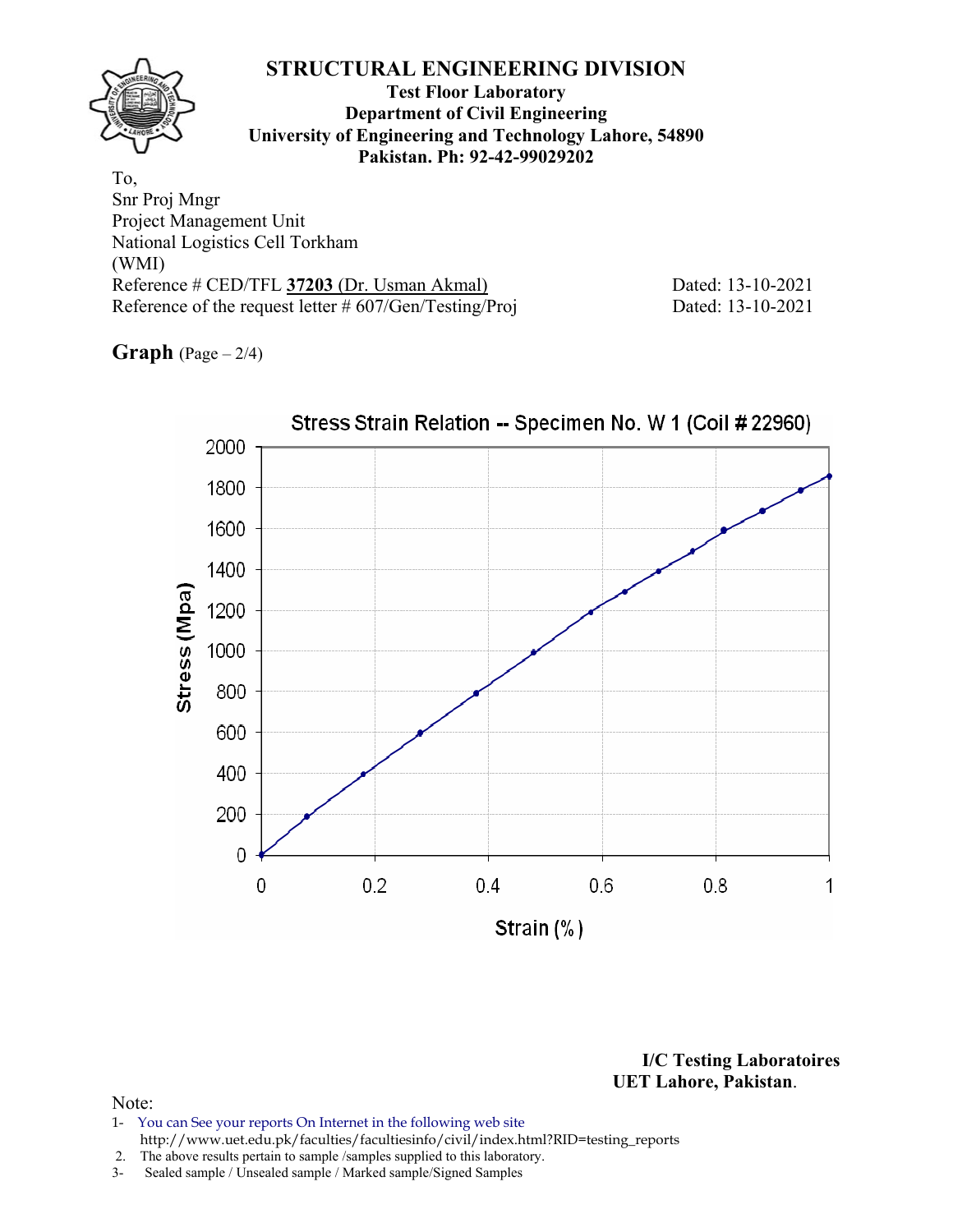## **Test Floor Laboratory Department of Civil Engineering University of Engineering and Technology Lahore, 54890 Pakistan. Ph: 92-42-99029202**

To, Snr Proj Mngr Project Management Unit National Logistics Cell Torkham (WMI) Reference # CED/TFL **37203** (Dr. Usman Akmal) Dated: 13-10-2021 Reference of the request letter # 607/Gen/Testing/Proj Dated: 13-10-2021

**Graph** (Page – 3/4)



**I/C Testing Laboratoires UET Lahore, Pakistan**.

- 1- You can See your reports On Internet in the following web site http://www.uet.edu.pk/faculties/facultiesinfo/civil/index.html?RID=testing\_reports
- 2. The above results pertain to sample /samples supplied to this laboratory.
- 3- Sealed sample / Unsealed sample / Marked sample/Signed Samples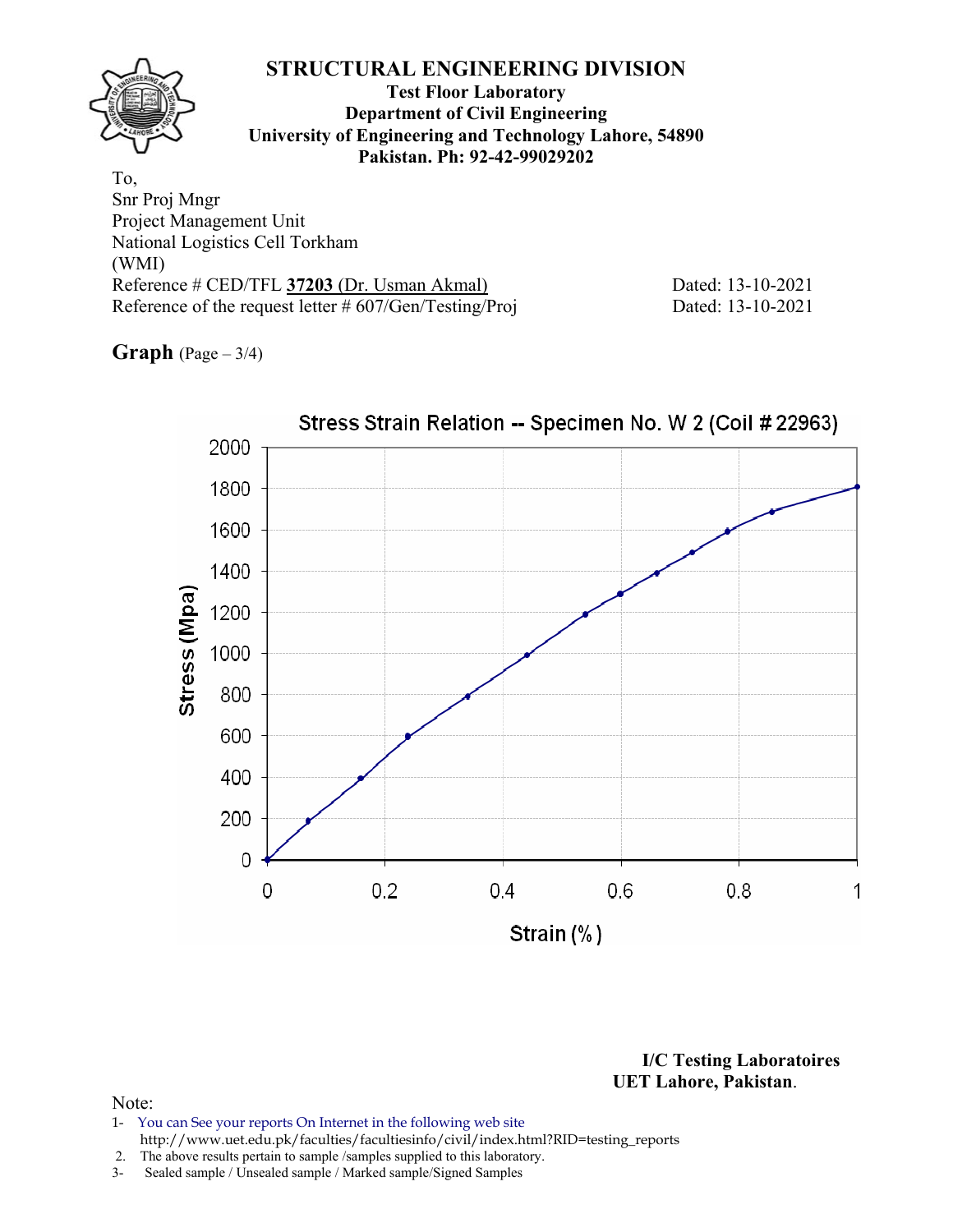## **Test Floor Laboratory Department of Civil Engineering University of Engineering and Technology Lahore, 54890 Pakistan. Ph: 92-42-99029202**

To, Snr Proj Mngr Project Management Unit National Logistics Cell Torkham (WMI) Reference # CED/TFL **37203** (Dr. Usman Akmal) Dated: 13-10-2021 Reference of the request letter # 607/Gen/Testing/Proj Dated: 13-10-2021

**Graph** (Page – 4/4)



**I/C Testing Laboratoires UET Lahore, Pakistan**.

- 1- You can See your reports On Internet in the following web site http://www.uet.edu.pk/faculties/facultiesinfo/civil/index.html?RID=testing\_reports
- 2. The above results pertain to sample /samples supplied to this laboratory.
- 3- Sealed sample / Unsealed sample / Marked sample/Signed Samples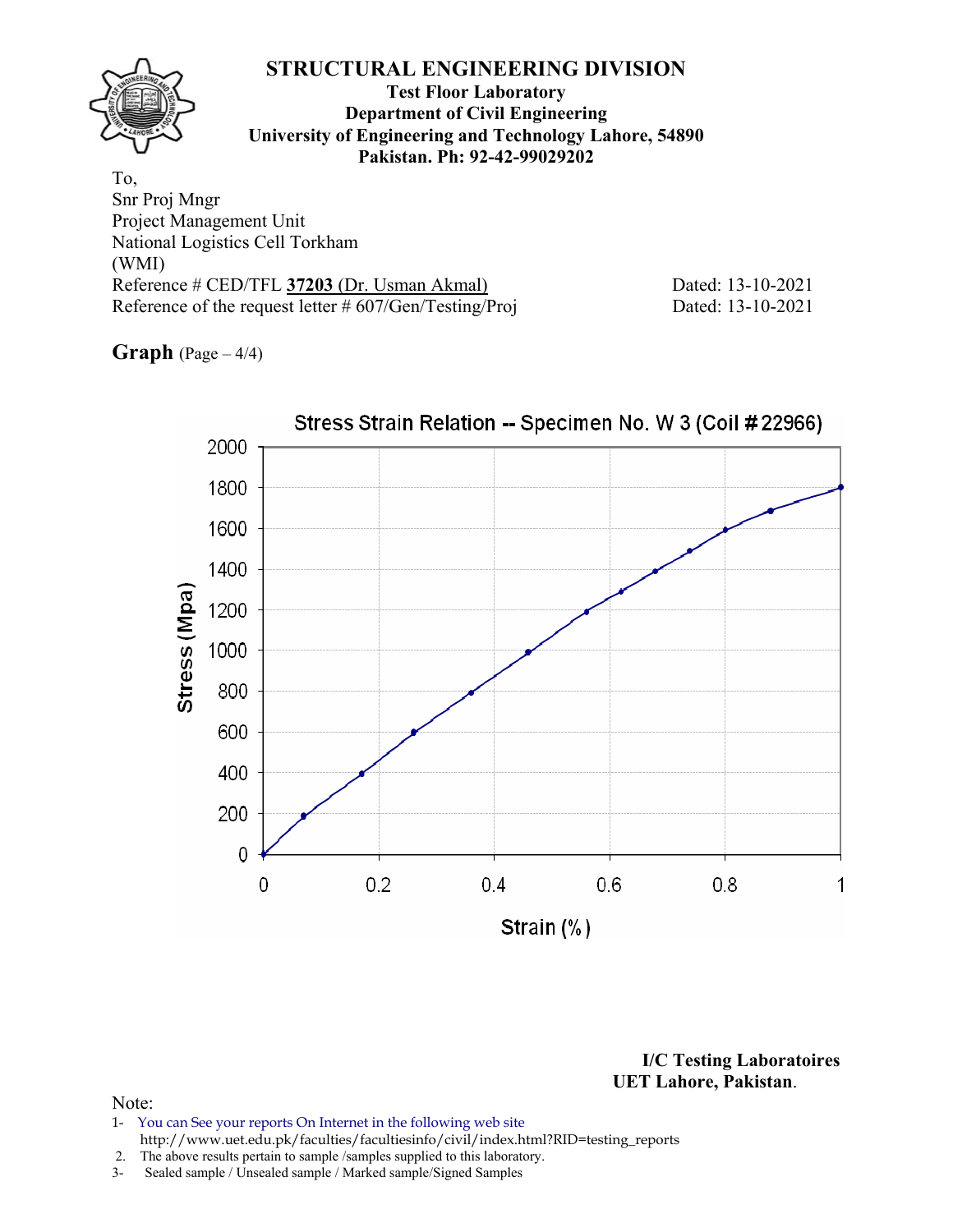

## **Test Floor Laboratory Department of Civil Engineering University of Engineering and Technology Lahore, 54890 Pakistan. Ph: 92-42-99029202**

To, Resident Engineer Orbit Housing The Spring Apartment Homes, Lahore

Reference # CED/TFL **37207** (Dr. Asad Ali) Dated: 14-10-2021 Reference of the request letter # Nil Dated: 13-10-2021

## **Tension Test Report** (Page -1/1) Date of Test 14-10-2021 Gauge length 8 inches Description Deformed Steel Bar Tensile and Bend Test as per ASTM-A615

| Sr. No.                  | Weight                                        |                         | Diameter/<br><b>Size</b> |         | Area<br>$(in^2)$ | <b>Yield load</b> | <b>Breaking</b><br>Load |         | <b>Yield Stress</b><br>(psi) |                                                                 | <b>Ultimate Stress</b><br>(psi) | Elongation     | % Elongation | Remarks |
|--------------------------|-----------------------------------------------|-------------------------|--------------------------|---------|------------------|-------------------|-------------------------|---------|------------------------------|-----------------------------------------------------------------|---------------------------------|----------------|--------------|---------|
|                          | (1bs/ft)                                      | Nominal<br>$(\#)$       | Actual<br>(inch)         | Nominal | Actual           | (kg)              | (kg)                    | Nominal | <b>Actual</b>                | Nominal                                                         | Actual                          | (inch)         |              |         |
| 1                        | 0.378                                         | $\overline{\mathbf{3}}$ | 0.376                    | 0.11    | 0.111            | 3430              | 5200                    | 68800   | 68130                        | 104200                                                          | 103300                          | 1.00           | 12.5         |         |
| $\mathbf{2}$             | 0.370                                         | $\mathbf{3}$            | 0.372                    | 0.11    | 0.109            | 3440              | 5250                    | 69000   | 69730                        | 105200                                                          | 106500                          | 1.00           | 12.5         |         |
|                          |                                               | $\blacksquare$          |                          |         |                  |                   |                         |         |                              |                                                                 |                                 |                |              |         |
| $\overline{\phantom{0}}$ |                                               | ۰                       |                          |         |                  |                   |                         |         |                              |                                                                 | $\blacksquare$                  | $\blacksquare$ |              |         |
|                          |                                               | ۰                       |                          |         |                  |                   |                         |         |                              |                                                                 | $\blacksquare$                  | $\blacksquare$ |              |         |
| $\blacksquare$           | $\blacksquare$                                | $\blacksquare$          | $\blacksquare$           |         | $\blacksquare$   | $\blacksquare$    |                         |         | ۰                            |                                                                 | $\blacksquare$                  | $\blacksquare$ |              |         |
|                          |                                               |                         |                          |         |                  |                   |                         |         |                              | Note: only two samples for tensile and one sample for bend test |                                 |                |              |         |
|                          |                                               |                         |                          |         |                  |                   |                         |         |                              |                                                                 |                                 |                |              |         |
|                          |                                               |                         |                          |         |                  |                   | <b>Bend Test</b>        |         |                              |                                                                 |                                 |                |              |         |
|                          | #3 Bar Bend Test Through 180° is Satisfactory |                         |                          |         |                  |                   |                         |         |                              |                                                                 |                                 |                |              |         |
|                          |                                               |                         |                          |         |                  |                   |                         |         |                              |                                                                 |                                 |                |              |         |
|                          |                                               |                         |                          |         |                  |                   |                         |         |                              |                                                                 |                                 |                |              |         |

**I/C Testing Laboratoires UET Lahore, Pakistan**.

Note:

1- You can See your reports On Internet in the following web site http://www.uet.edu.pk/faculties/facultiesinfo/civil/index.html?RID=testing\_reports

2. The above results pertain to sample /samples supplied to this laboratory.